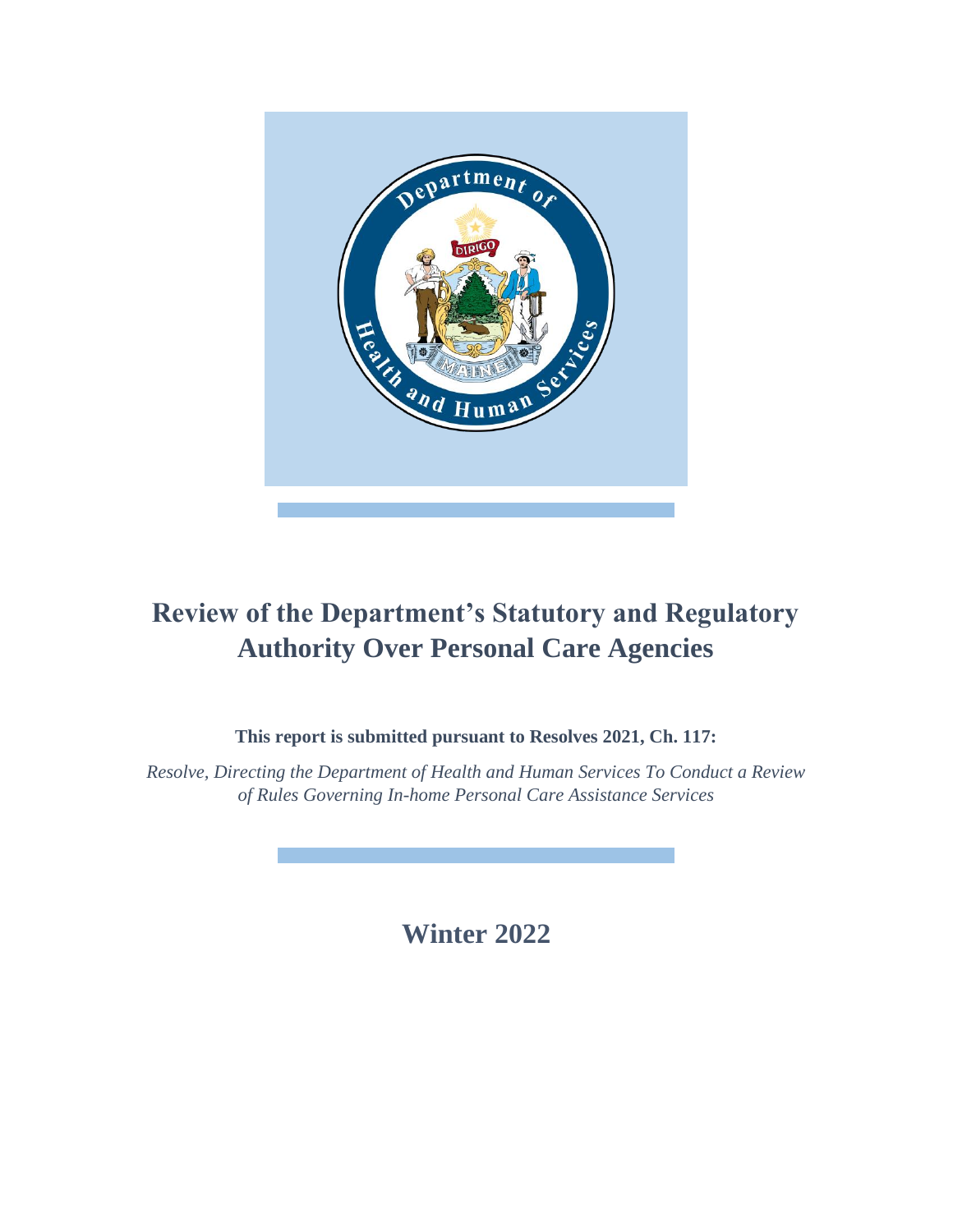# <span id="page-1-0"></span>**Table of Contents**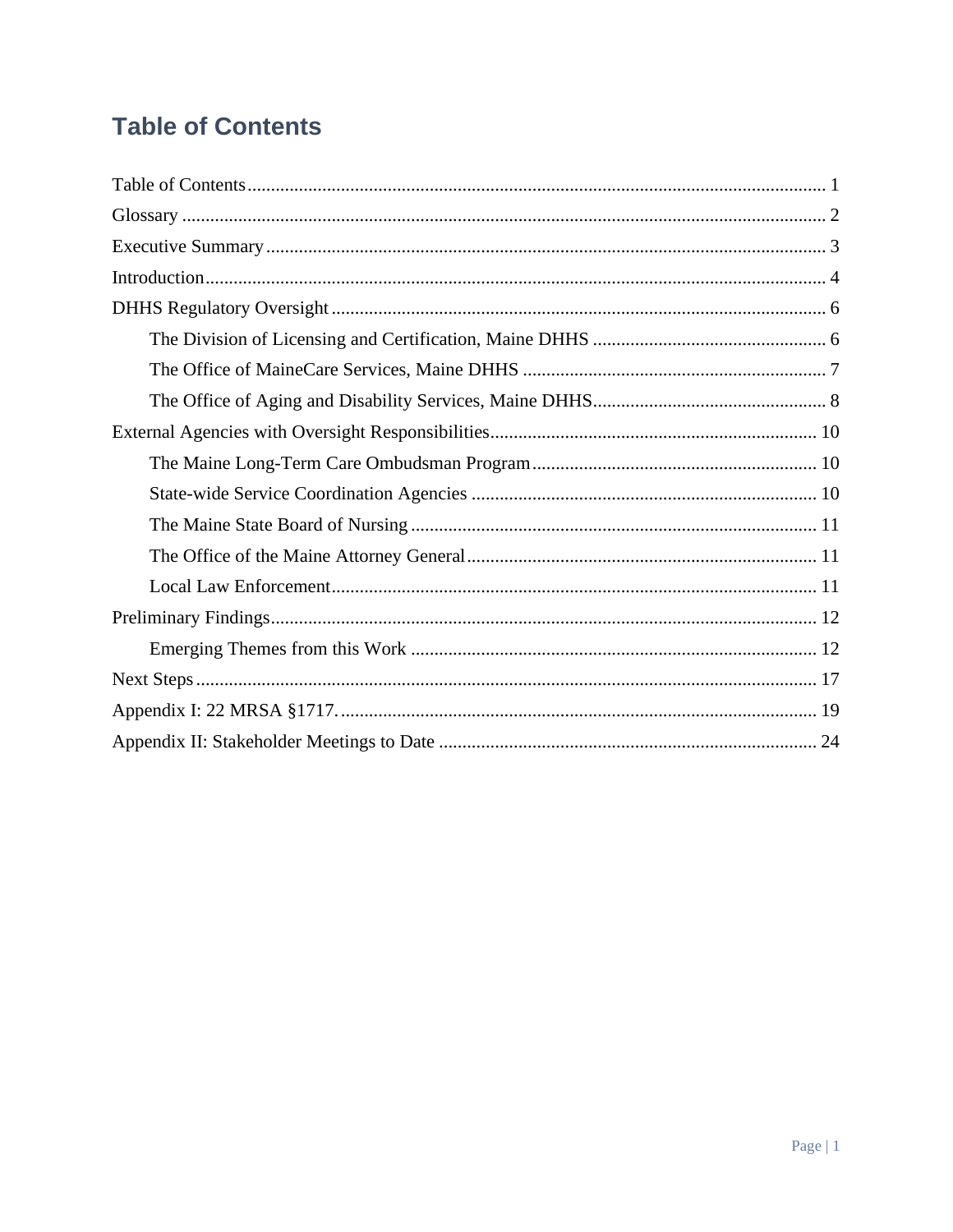# <span id="page-2-0"></span>**Glossary**

| <b>ADL</b>   | <b>Activities of Daily Living</b>              |
|--------------|------------------------------------------------|
| <b>APS</b>   | <b>Adult Protective Services</b>               |
| <b>CNA</b>   | <b>Certified Nursing Assistant</b>             |
| <b>DHHS</b>  | Department of Health and Human Services        |
| <b>DLC</b>   | Division of Licensing and Certification        |
| <b>EVV</b>   | <b>Electronic Visit Verification</b>           |
| <b>IADL</b>  | <b>Instrumental Activities of Daily Living</b> |
| <b>LTCOP</b> | Long-Term Care Ombudsman Program               |
| <b>LTSS</b>  | Long-term Services and Supports                |
| <b>MBM</b>   | MaineCare Benefits Manual                      |
| <b>MRS</b>   | <b>Maine Revised Statutes</b>                  |
| <b>OADS</b>  | <b>Office of Aging and Disability Services</b> |
| <b>OMS</b>   | Office of MaineCare Services                   |
| <b>PSS</b>   | <b>Personal Support Specialist</b>             |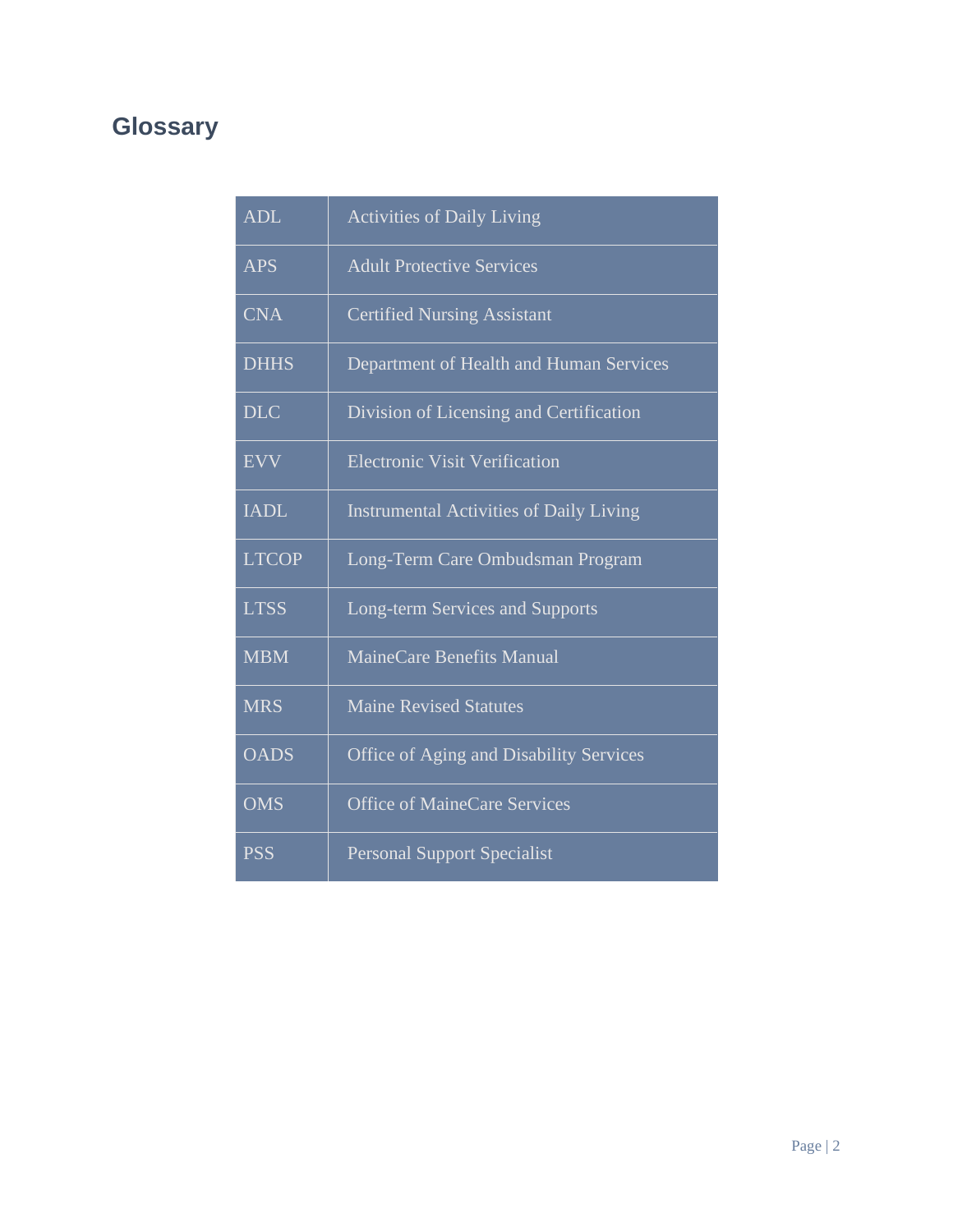## <span id="page-3-0"></span>**Executive Summary**

Resolves 2021, Ch. 117 requires the Maine Department of Health and Human Services (the Department or DHHS) to review and report on its oversight and enforcement authority over personal care agencies required to be registered pursuant to 22 MRS §1717. This review complements broader system reforms aimed at expanding access and ensuring quality of home and community-based services (HCBS). Related initiatives include but are not limited to the following:

- Improving training and certification pathways for personal support specialists to increase portability and advancement of Maine's direct care workforce.
- Expanding the pool of available direct care workers and strengthening retention strategies such as providing recruitment bonuses to frontline workers and supervisors in home and community-based services.
- Leveraging Electronic Visit Verification (EVV) data and processes to support program quality monitoring efforts including worker retention and areas related to fiscal and program integrity. An EVV system is used to verify the date, time, and site of a provider visit, as well as services provided and who provided the service to the MaineCare member in the member's home or in a community-based services setting.

Oversight responsibilities of personal care agencies rests with several offices within the Department as well as with other external agencies. Specific authority depends in part on whether the agency serves MaineCare or State-funded program participants.

This report outlines the current regulatory requirements governing personal care agencies and provides a summary of stakeholder work to date. Additional stakeholder engagement is required to ensure that any new requirements advance quality in a meaningful way without unnecessarily restricting the supply of personal care services. In particular, targeted outreach efforts are needed to ensure that the voices of program participants are heard.

Preliminary findings indicate a need for stronger statutory authority for oversight and quality improvement, but additional analysis and engagement is required regarding specific strategies. The Department is committed to strengthening oversight of personal care services and will continue working with stakeholders to offer a detailed statutory framework for consideration by the 131st Legislature.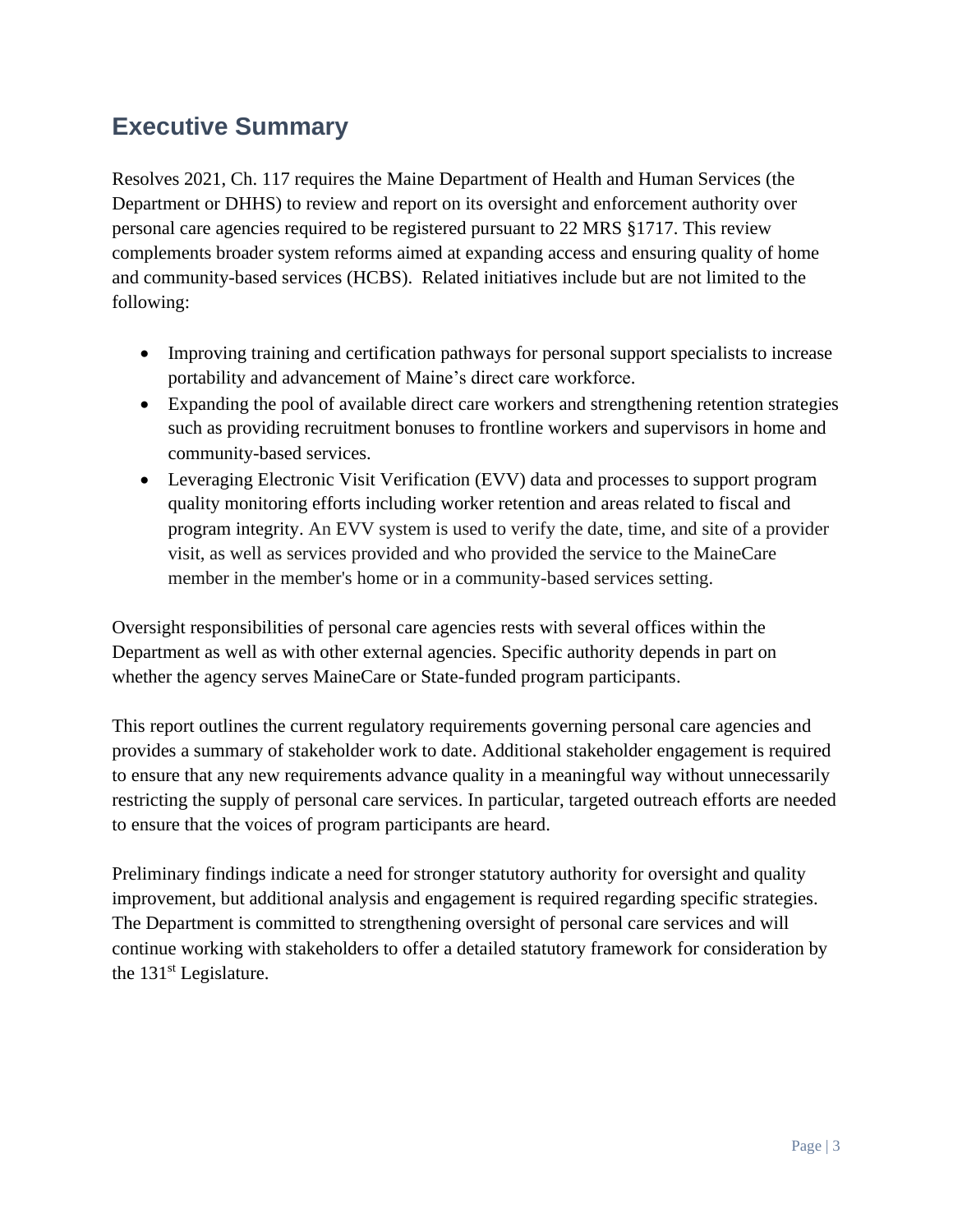## <span id="page-4-0"></span>**Introduction**

Resolves 2021, Ch. 117 requires the Department of Health and Human Services (the Department or DHHS) to review and report on its oversight and enforcement authority over personal care agencies required to be registered pursuant to 22 MRS §1717. The scope of this review does not include home health agencies that are licensed pursuant to  $22$  MRS  $\S$ § $2141-2150$ .<sup>1</sup> While home health agencies employ home health aides who may provide some of the same types of assistance as registered personal care agencies and are part of the overall service delivery continuum, agencies that employ home health aides also provide nursing, therapies and related services which require licensure of the agency.<sup>2</sup>

Personal care agencies provide in-home assistance with activities of daily living (ADL) and instrumental activities of daily living (IADL). Examples of ADL and IADL activities include help with bathing, dressing, meal preparation, and other types of daily care. Individuals providing these services are referred to by several different job titles, including but not limited to direct care workers, unlicensed assistive personnel, personal care attendants (PCAs), or personal support specialists (PSSs).

The Department views this opportunity to review the adequacy of current statutory and regulatory authority as consistent and timely with broader system reforms impacting the delivery of long-term services and supports (LTSS) and supporting the continued growth of home and community-based services. Investing in home and community-based services serves several complementary goals: it respects the preferences of individuals who choose to receive services in their home and communities, helps assure compliance with the community integration mandate established by the United States Supreme Court's *Olmstead* decision, and helps states to reduce costs on more expensive avoidable institutional services. To achieve these goals, it is essential that individuals needing these services have confidence in the quality of care being delivered, but the Department's current statutory authority to oversee registered personal care agencies is extremely limited.

To assist the Department in this work, and as required by Resolves 2021, Ch. 117, the Department hosted two opportunities in December 2021 for stakeholders to provide input. As this work proceeds, the Department needs to continue to seek input from a wide range of stakeholders, including individuals receiving services, providers, advocates, and other interested

 $<sup>1</sup>$  Licensed home health agencies may also be Medicare-certified which requires the agency to meet certain federal</sup> requirements for serving Medicare beneficiaries.

<sup>2</sup> Home health services are the in-home provision of professional nursing services, physical and/or occupational therapy, speech pathology, medical social work, nutritionist services and the supervised services of licensed practical nurses, home health aides and/or certified nurse assistants providing treatment and rehabilitation for illness or disability, aimed at restoring or maintaining independent functioning. See 10-144 CMR, Chapter 119 (Licensing and Functioning of Home Health Care Services).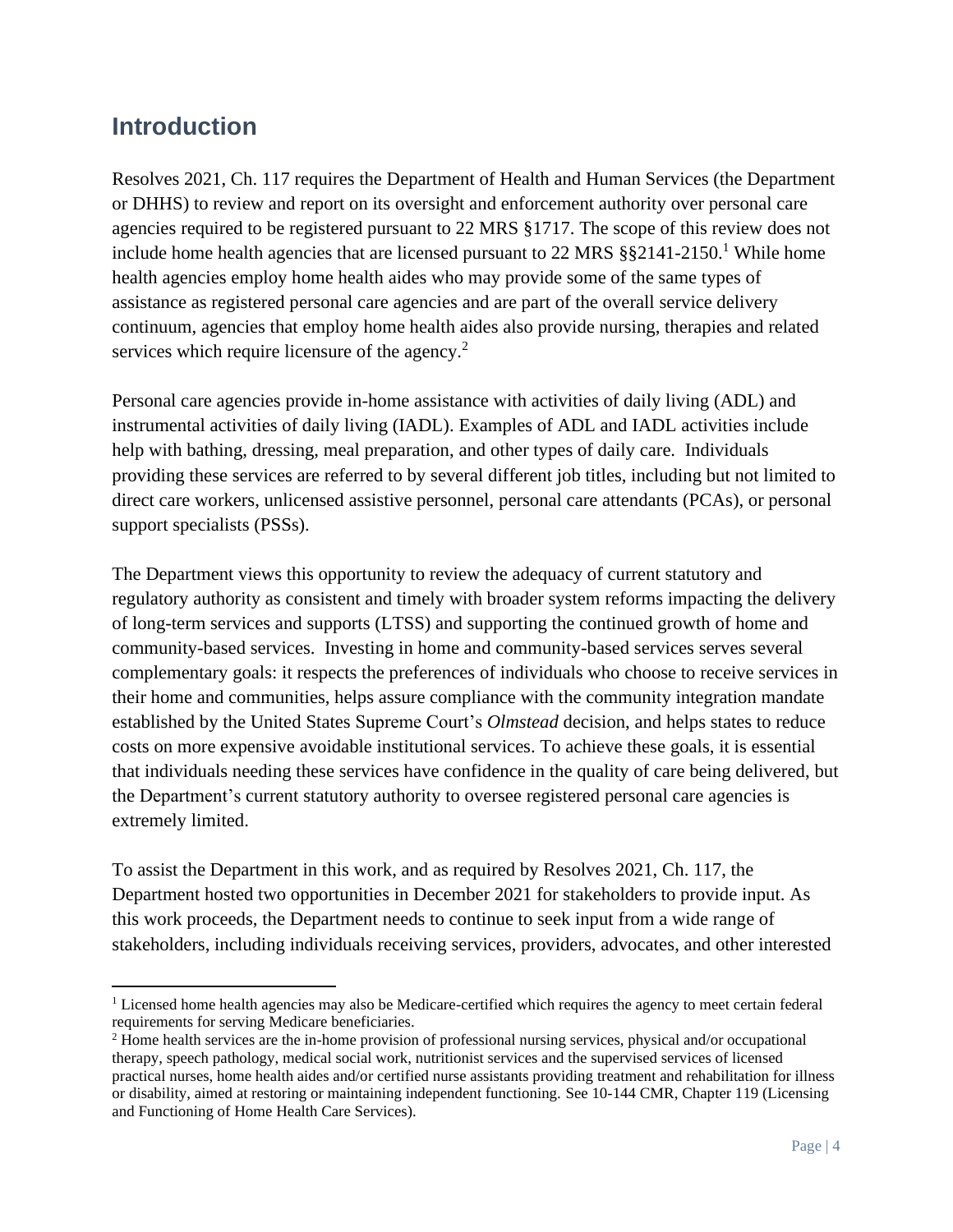parties to establish an appropriate balance between ensuring quality and protecting access to these essential community services.

This report provides background on the current regulatory structure for oversight of personal care agencies and describes the analysis and stakeholder input conducted over the last few months. It also sets forth a framework for advancing this work in the coming year.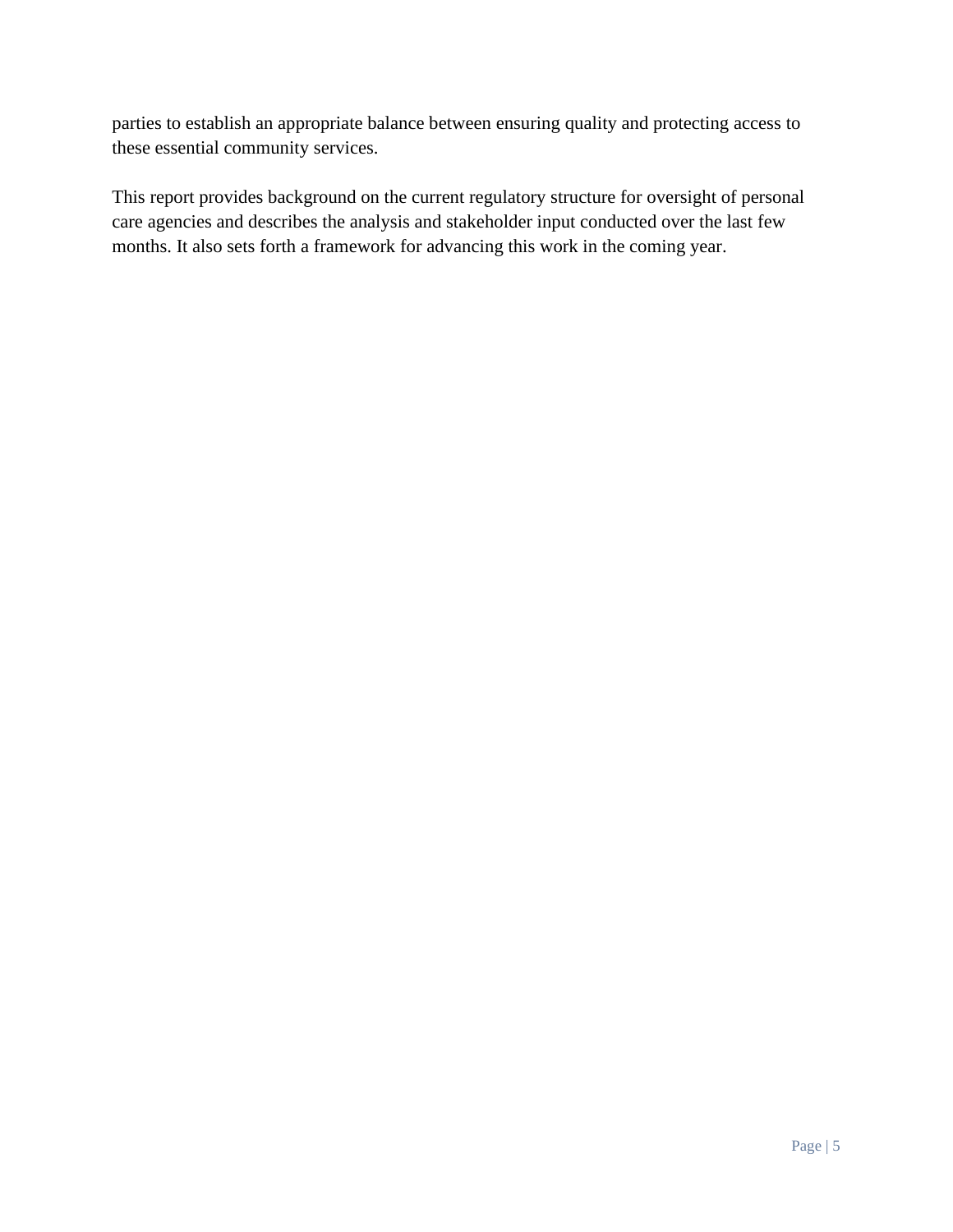# <span id="page-6-0"></span>**DHHS Regulatory Oversight**

Responsibility for oversight of personal care agencies rests with several offices and divisions of the Department. Specific authority depends in part on whether the agency serves MaineCare<sup>3</sup> or State-funded program participants.

State law, 22 MRS §1717, establishes registration requirements for all personal care agencies regardless of payments sources for the agency (e.g., whether services are reimbursed through MaineCare, State contract, or private pay). Some required worker qualifications such as training standards differ based on a registered personal care agency's source of payment for its services. This section describes the various roles and responsibilities of the Department for oversight activities and the relevant statutory and regulatory authorities governing these agencies.

## <span id="page-6-1"></span>**The Division of Licensing and Certification, Maine DHHS**

The Division of Licensing and Certification (DLC) manages and oversees the registration process for all personal care agencies operating in Maine. Registration through DLC is required of all personal care agencies, regardless of the payment source for services (e.g., whether clients pay privately for services or services are reimbursed through MaineCare and/or State-funded programs). The definition of a personal care agency is a business entity that

#### **Key DLC Authorities**

#### Statutory Citations:

22 MRS §1717 (Registration of PCA Agencies)

22 MRS §1812-G (CNA and Direct Care Worker Registry)

22 MRS Chapter 1691 (Maine Background Check Center Act)

#### Regulatory Citations:

10-144 CMR, Chapter 129: Rules and Regulations Governing In-Home Personal Care and Support Workers

10-144 CMR, Chapter 128: Certified Nursing Assistant and Direct Care Worker Registry Rule

10-144 CMR, Chapter 60: Maine Background Check Center Rule

is not otherwise licensed by DLC that hires and employs individuals who work in direct contact with clients to provide assistance with ADLs and related tasks in places where the client resides.<sup>4</sup> Registration requires submission of an application and an annual registration fee of twenty-five dollars. As of December 30, 2021, there were 194 registered personal care agencies in Maine.

Pursuant to state law, the agency must conduct a comprehensive background check on staff with direct access to property, personally identifiable information, financial information or resources, or physical access to an individual served by the agency. These staff are subject to the

<sup>3</sup> MaineCare is Maine's state-specific name for its Medicaid program.

<sup>4</sup> See 22 MRS §1717(1)(c) for the complete legislative definition of a personal care agency.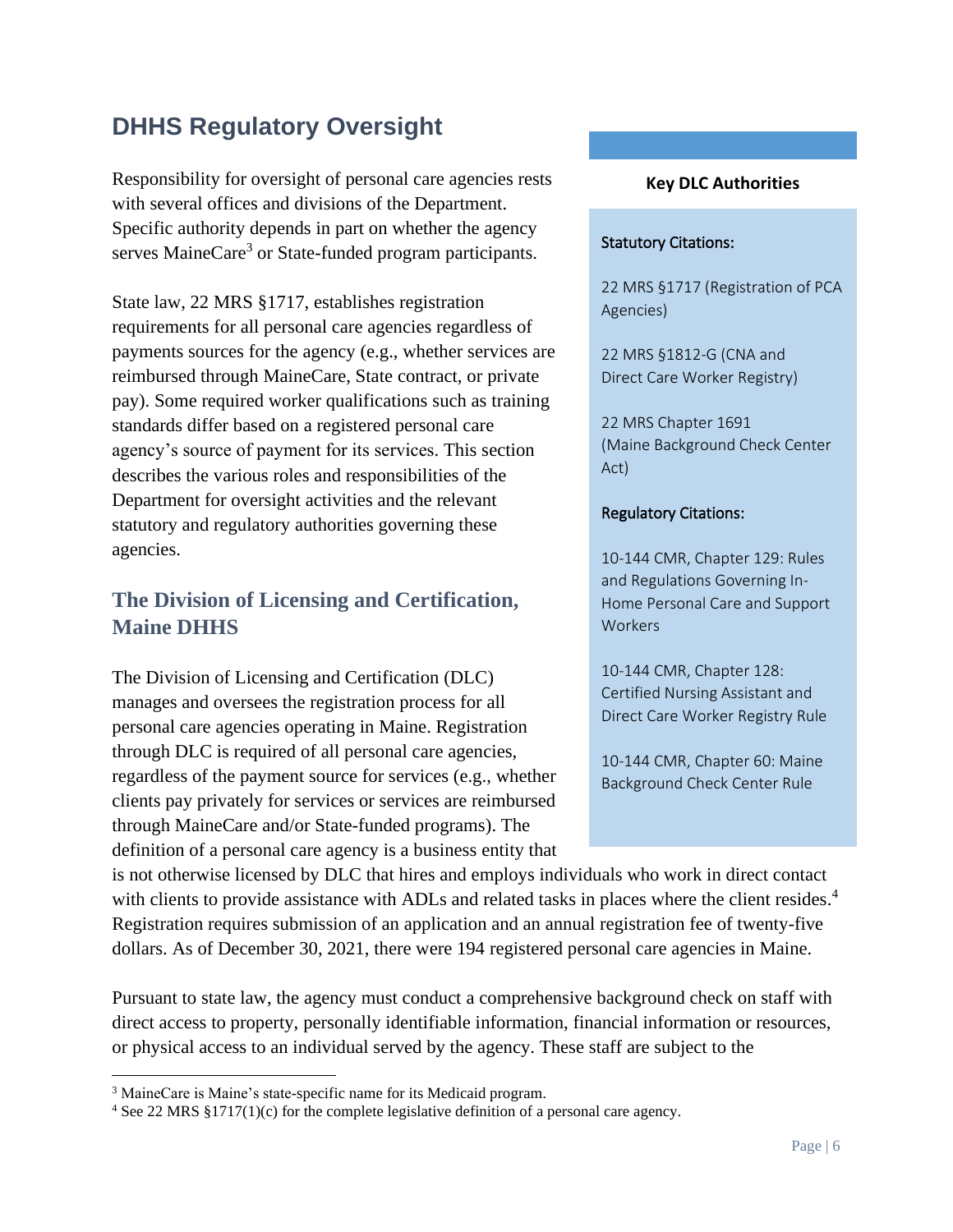employment restrictions set out in 22 MRS §1812-G and other applicable federal and state laws.<sup>5</sup> DLC administers the Certified Nursing Assistant (CNA) and Direct Care Worker Registry. This registry lists CNAs who, through training, competency testing, and clinical work experience, are authorized to work as CNAs in Maine. It also lists CNAs and direct care workers who have been found to have abused, neglected, or misappropriated the property of a person in their care.

22 MRS §1717 does not require direct care workers employed by registered personal care agencies to complete training; this means that direct care workers providing personal care for private pay individuals are not required by statute or regulation to meet minimum training or competency standards. However, training and certification as a Personal Support Specialist (PSS) is required for workers providing services reimbursed by MaineCare and State-funded programs. DLC administers the PSS certifications and holds the PSS training curriculum. Individuals wishing to provide PSS training must first receive a Certificate of Approval from DLC, obtained by submitting an attestation form showing that they meet the criteria to conduct the DLC-approved curriculum. The PSS curriculum is currently under review as part of the Department's Portability and Advancement initiative.

## <span id="page-7-0"></span>**The Office of MaineCare Services, Maine DHHS**

The Office of MaineCare Services (OMS) is responsible for administering MaineCare, the Medicaid program in Maine. This includes overall responsibility for setting provider qualifications and reimbursement policies for MaineCare providers, including personal care agencies that serve MaineCare members. Other responsibilities include enrollment of qualified providers, managing the Medicaid claims system for reimbursement of services, and overseeing program integrity activities which monitor and safeguard the MaineCare program against fraud, abuse, and waste through an audit process. As of November 2021, 103 registered personal care agencies were enrolled as MaineCare providers, about half of all registered agencies.

OMS also oversees implementation of new federal requirements mandating the use of an Electronic Visit Verification (EVV) system for certain providers who offer in-home services. An EVV system is used to verify the date, time, and site of a provider visit, as well as services provided and who provided the service to the MaineCare member in the member's home or in a community-based services setting. Personal care agencies serving MaineCare members were required to be in compliance with EVV requirements by January 1, 2021. The data generated by EVV offers great potential for development of home care quality measures that are meaningful to individuals receiving services, such as timeliness and length of visits and turnover among workers. EVV also will be valuable in program integrity efforts.

<sup>5</sup> See, e.g., 22 MRS Ch 1691, Maine Background Check Center Act.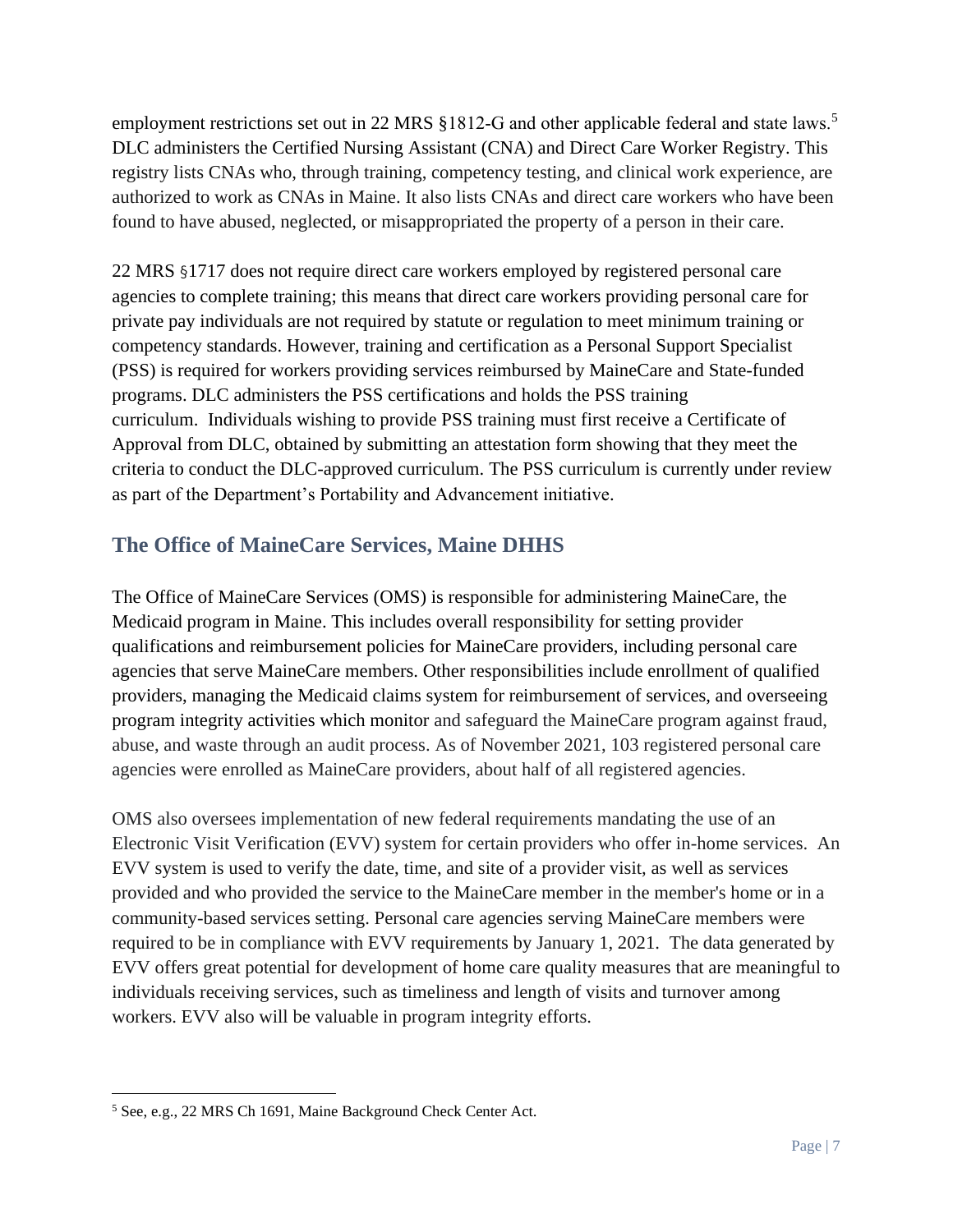OMS works in close partnership with DLC and the Office of Aging and Disability Services (OADS) in the delivery of oversight and compliance activities related to the quality of personal care services. The following MaineCare programs include agency-delivered personal care services as covered benefits: <sup>6</sup>

- **MaineCare Benefits Manual (MBM) Section 96**: Private Duty Nursing and Personal Care Services
- **MBM Section 18**: Home and Community-Based Services for Adults with Brain Injury
- **MBM Section 19**: Home and Community Benefits for the Elderly and Adults with Disabilities
- **MBM Section 20**: Home and Community Based Services for Adults with Other Related Conditions

## <span id="page-8-0"></span>**The Office of Aging and Disability Services, Maine DHHS**

In partnership with OMS, OADS also oversees the administration of MaineCare program rules for Maine's long-term services and supports system, including oversight of federally required quality

assurances for waiver services.<sup>7</sup> Activities include data and compliance reviews, site visits, and health and welfare monitoring. OADS also works with MaineCare to review applications and provides training and support of new providers interested in serving MaineCare members.

OADS oversees the State-funded Home-based Care Program that provides a range of in-home supports for older adults and adults with disabilities.<sup>8</sup> The Department, through OADS, contracts with a single statewide entity to administer this program. SeniorsPlus Care Coordination is the current vendor of this service. <sup>9</sup> As part of its contractual responsibilities, SeniorsPlus Care Coordination contracts with a range of providers to provide covered services and monitors performance of those providers to ensure compliance with regulatory requirements. As of

#### **Key OADS Authorities**

#### Statutory Authorities:

22 MRS, Chapter 1621 (In-home and Community Support Services)

22 MRS, Chapter 958-A (Adult Protective Services)

#### Regulatory Authorities:

10-149 CMR, Chapter 1, Adult Protective Services System

10-149 CMR Chapter 5, OADS Policy Manual, Section 63 In-Home and Community Support Services for Elderly and Other Adults

<sup>6</sup> Personal care attendants may be employed by other types of organizations and provide services in a variety of settings (for example, employed by a residential care facility) but this report is limited to oversight of personal care services delivered by personal care agencies. Personal care services can also be provided as part of participantdirected services but those services are not included as part of this report as they generally do not involve agencydelivered services.

<sup>7</sup> While these assurances apply specifically to Section 19 waiver services and not to Section 96 (a Medicaid State plan non-waiver services), it should be noted that personal care agencies enrolled with MaineCare often provide services both under Section 19 and Section 96.

<sup>8</sup> 10-149 Ch. 5, Office of Aging and Disability Services Policy Manual, Section 63.

<sup>9</sup> Formerly known as EIM or Elder Independence of Maine.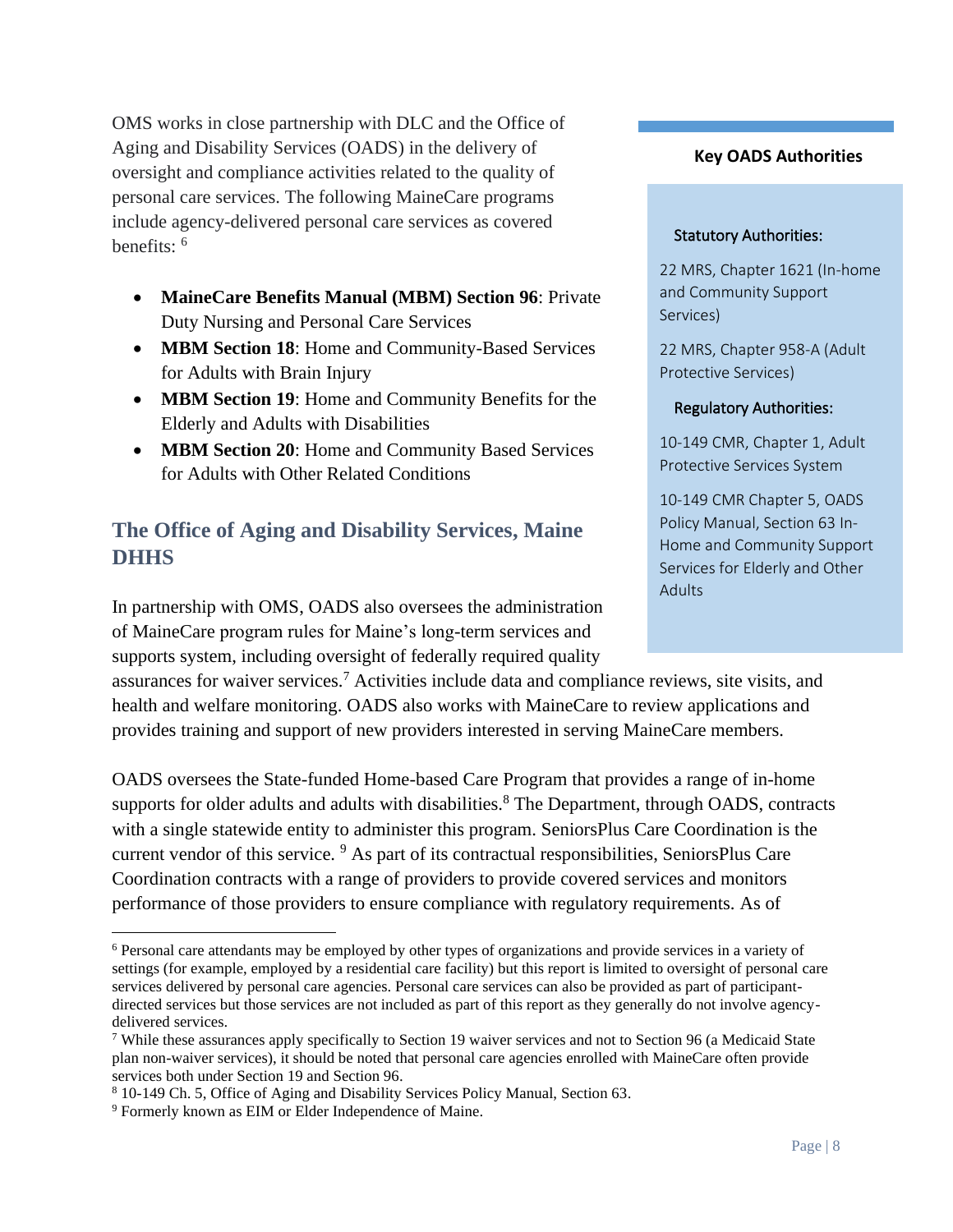November 2021, 26 registered personal care agencies are contracted to provide services under this program. Many of these agencies are also enrolled as MaineCare providers.

OADS administers the Adult Protective Services (APS) program, which receives and investigates reports of suspected abuse, neglect, or exploitation of incapacitated or dependent adults. Pursuant to 22 MRS §3473(1)(D), the APS program is in the process of expanding its registry of individuals with substantiated findings of abuse, neglect, or exploitation to include reports involving all incapacitated and dependent adults.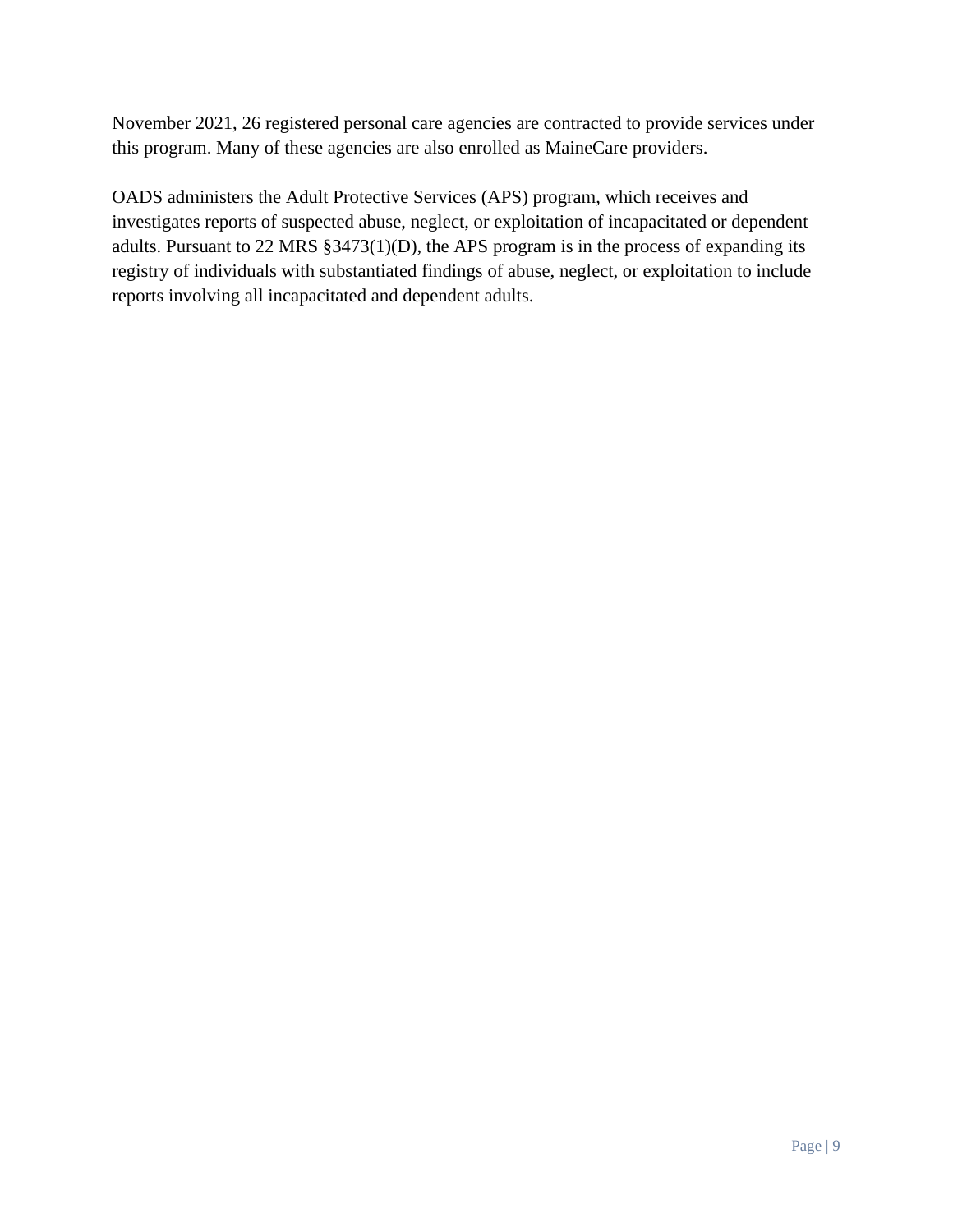# <span id="page-10-0"></span>**External Agencies with Oversight Responsibilities**

In addition to the Department, several other organizations have certain oversight and enforcement responsibilities that apply to personal care agencies and the services they provide.

### <span id="page-10-1"></span>**The Maine Long-Term Care Ombudsman Program**

The Maine Long-Term Care Ombudsman Program (LTCOP) has oversight responsibility to resolve problems related to the health, safety, and welfare of facility residents and recipients of services provided by home-based care programs, licensed home health agencies, certified homemaker agencies, and licensed adult day providers. This authority granted the ombudsman program is federally mandated for nursing facility services, and Maine law<sup>10</sup> extends oversight authority to assisted living, residential care, and in-home care services.

### <span id="page-10-2"></span>**State-wide Service Coordination Agencies**

The Department, with oversight by OADS, contracts with a state-wide Service Coordination Agency to administer the State-funded Home-based Care Program. This contract is currently held by SeniorsPlus Care Coordination.<sup>11</sup> As part of its responsibilities, SeniorsPlus Care Coordination manages the provider network for all services provided under Section 63 of the OADS Policy Manual. This means that personal care agencies providing services under Section 63 contract directly with SeniorsPlus Care Coordination and SeniorsPlus Care Coordination is responsible for ensuring provider compliance with Section 63 regulations.

In addition, both SeniorsPlus Care Coordination and Alpha One provide service coordination activities for individuals receiving agency-directed personal care services under MaineCare programs. As described above, personal care agencies serving MaineCare members hold a provider contract with MaineCare, and the state-wide Service Coordination Agencies are responsible under MaineCare regulations for helping members find available staffing and monitoring the provision of care. This includes assessing the member/provider relationship, including whether personal care staff duties are being performed satisfactorily; documenting receipt, investigation, and resolution of all complaints from any party related to services; responding timely to assist the member with resolving problems and other concerns; and making referrals to Adult Protective Services, DLC, or MaineCare as appropriate.

<span id="page-10-3"></span><sup>10</sup> 22 MRSA §5107-A

<sup>&</sup>lt;sup>11</sup> Formerly known as EIM or Elder Independence of Maine.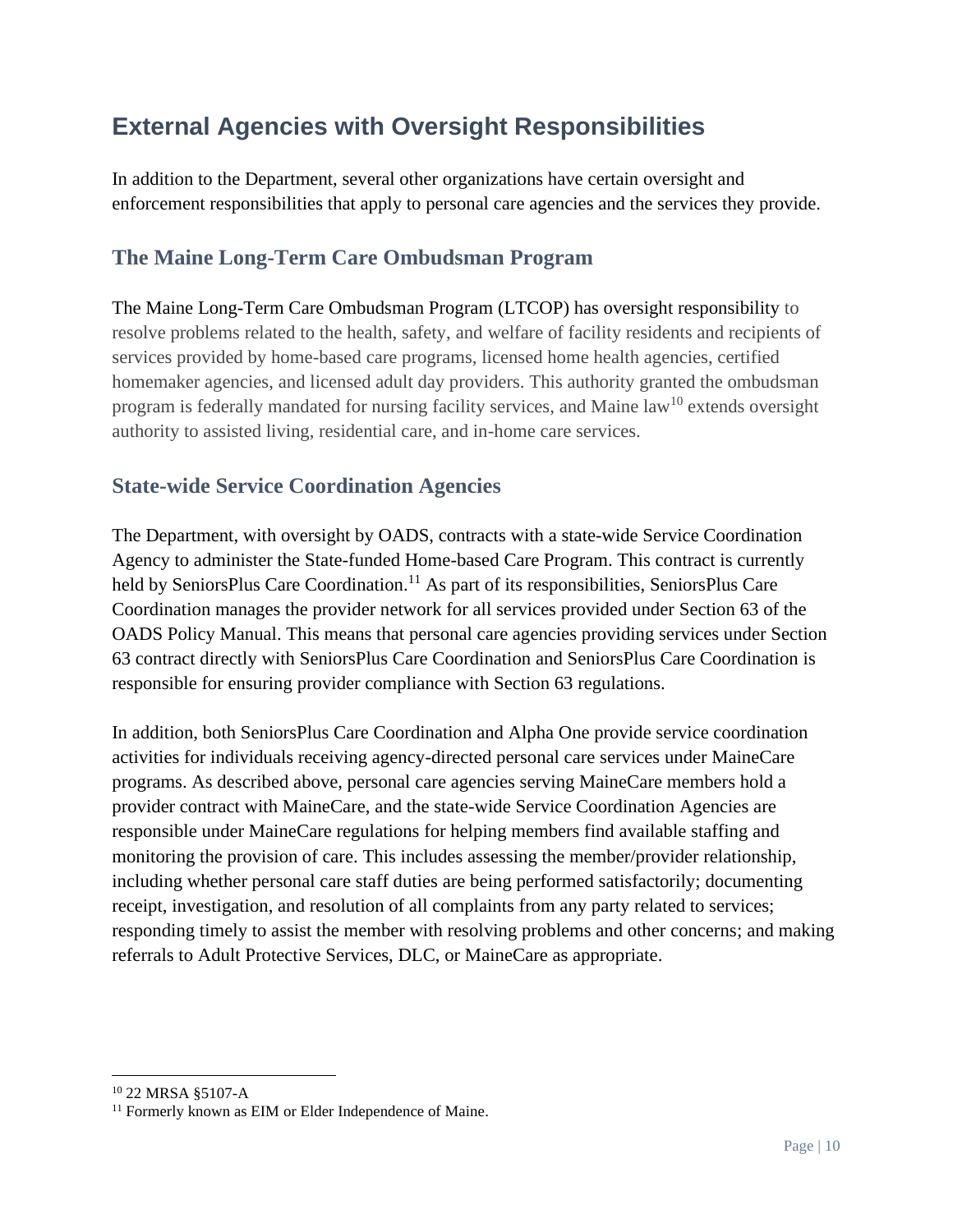### **The Maine State Board of Nursing**

The mission of the Maine State Board of Nursing is to protect the public health and welfare in the area of nursing practice. The State Board of Nursing establishes nurse delegation regulations which define which tasks nurses may delegate to non-licensed and non-certified staff with oversight by the nurses. These rules impact the scope of practice for home health aides and direct care staff of personal care agencies.

### <span id="page-11-0"></span>**The Office of the Maine Attorney General**

The Office of the Attorney General Healthcare Crimes Unit (the State's designated Medicaid Fraud Control Unit) is primarily federally funded and charged with investigating and prosecuting MaineCare fraud as well as abuse, neglect, or financial exploitation occurring in MaineCare facilities or committed by MaineCare providers or their employees.

### <span id="page-11-1"></span>**Local Law Enforcement**

Depending on the nature of the allegation, a complaint or referral may be made to law enforcement for investigation.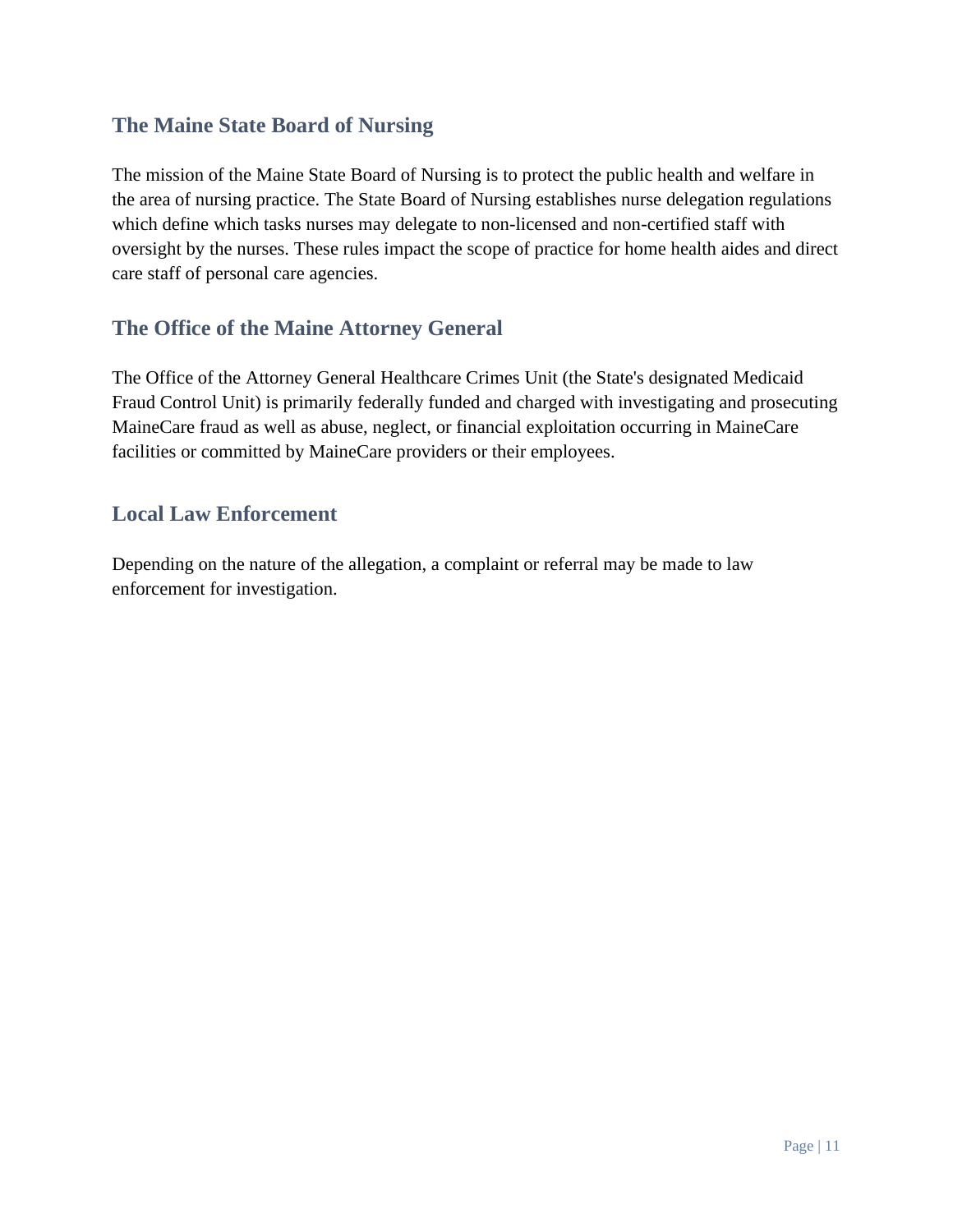# <span id="page-12-0"></span>**Preliminary Findings**

In response to Resolves 2021, ch. 117, the Department has initiated a review of its current regulatory and oversight authorities. The Department also held two stakeholder events to gather preliminary concerns and suggestions for improving the quality of personal care services. Both stakeholder events were held virtually due to the public health emergency.

The first was a meeting of key stakeholders representing individuals who receive services, providers, and advocates on December 2, 2021. The second was a public listening session on December 14, 2021, which was open to anyone who chose to participate. The event was publicized by notice through the OADS listserv as well as through partner organizations. See Appendix II for more information on both meetings.

Some of the main topics raised and discussed included the following regulatory and oversight issues:

- The types of concerns that individuals had about the quality of personal care services;
- Ways to improve the quality of the service delivery;
- Suggestions for improving provider accountability; and
- Information and data that would help inform people on quality metrics when selecting an agency.

## <span id="page-12-1"></span>**Emerging Themes from this Work**

This section summarizes stakeholder feedback and preliminary analysis conducted by the Department in reviewing the statutory and regulatory framework governing oversight of personal care agencies.

### o **Importance of training and ensuring quality of personal care staff**

The need to provide supported opportunities for more training was raised in several different contexts. This included training opportunities for individuals interested in starting a personal care agency, for new providers enrolling with MaineCare, and for frontline staff delivering services. Concerns regarding the quality of personal care services tended to fall into several different areas. Some involved the skill sets and competency of workers or agency staff. Others involved professionalism, such as noshows or maintaining appropriate boundaries between the worker and the person being served. Another area raised involved preventing and addressing acts of wrongdoing, such as theft and misappropriation of property.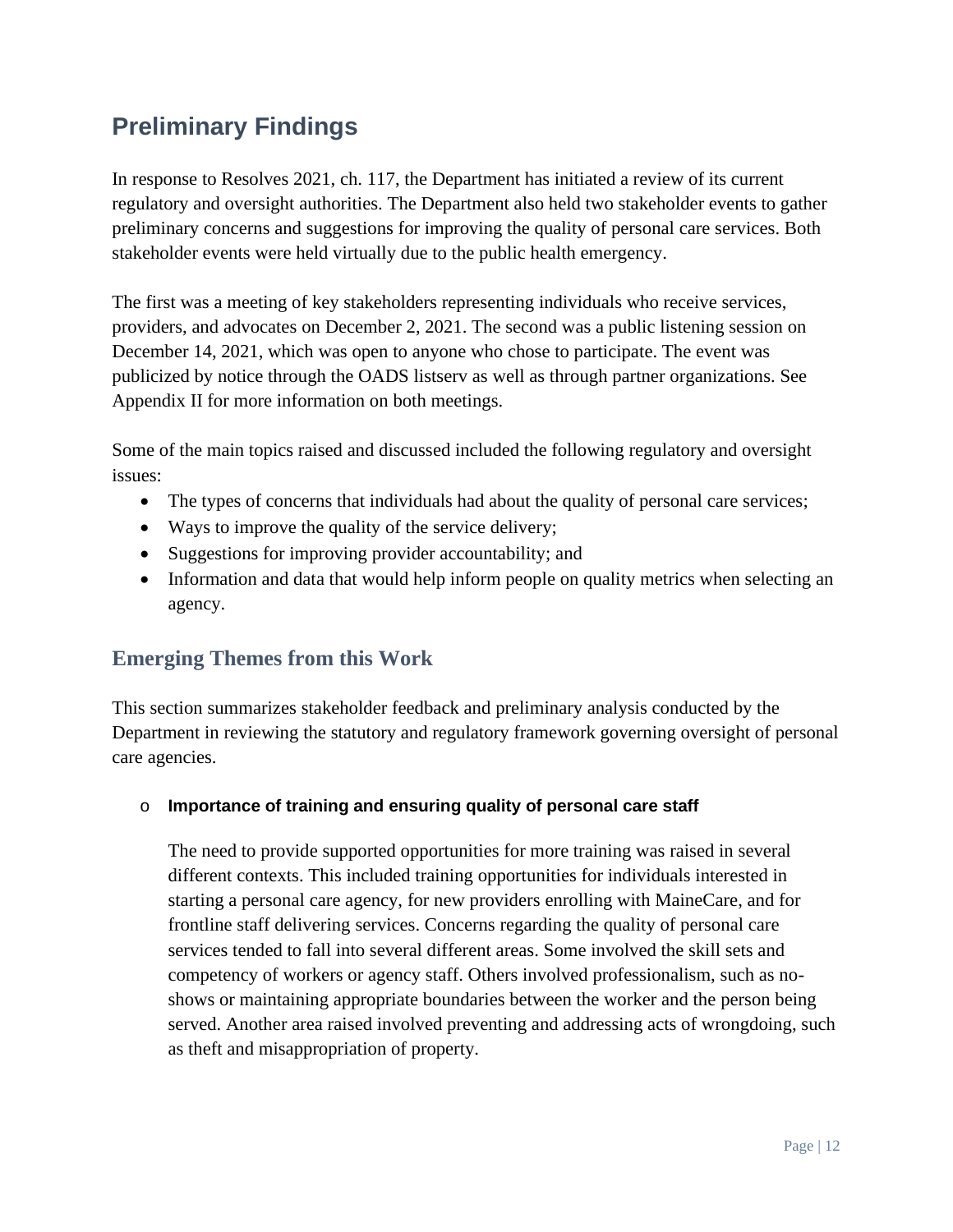Training was raised as a means of addressing several different quality concerns at the agency and worker level, and stakeholders discussed the need to support training opportunities for agencies and workers. Suggestions included looking at strategies to allow for reimbursement of training time to enhance the competence of staff and to provide opportunities for additional specialty training(s) to increase the quality of support for those with acute or complex needs. As workers are generally working alone and may have limited ability to communicate with other staff, some stakeholders felt that more specialty training would benefit both the worker and the person receiving services.

Although publicly funded programs require an eight-hour orientation prior to any staff providing services, the rules generally do not set any requirements around content and topics. Some stakeholders stressed the importance of ensuring that new staff receive a high-quality orientation, particularly those who have not completed the required curriculum to be a personal support specialist.<sup>12</sup>

### *Other training and competency related topics included:*

- Clarifying the scope of practice for staff providing personal care services. This would require coordination with the Maine State Board of Nursing.
- The importance of providing culturally appropriate care and ensuring that training and service delivery meets the needs of people receiving services.
- The need to offer training in different languages.
- The need to develop competency-based training that allows agencies and workers more flexibility to serve and work across populations and settings.
- The need to ensure there are adequate standards and qualifications for trainers.
- The need to improve the recruiting and onboarding of new staff (for example, safety and infection control).
- Establishing qualifications for supervisors and ensuring regular communication between supervisors and staff.
- The need for enhanced training on establishing appropriate boundaries between staff and clients.
- Including training on behavioral health.

<sup>&</sup>lt;sup>12</sup> MaineCare and State-funded rules require agency staff providing personal care services to enroll in a PSS course within sixty days of hire and complete the training within ninety days. Some stakeholders noted that requiring completion of PSS training prior to proving MaineCare or State-funded services would negatively impact staffing capacity for personal care services.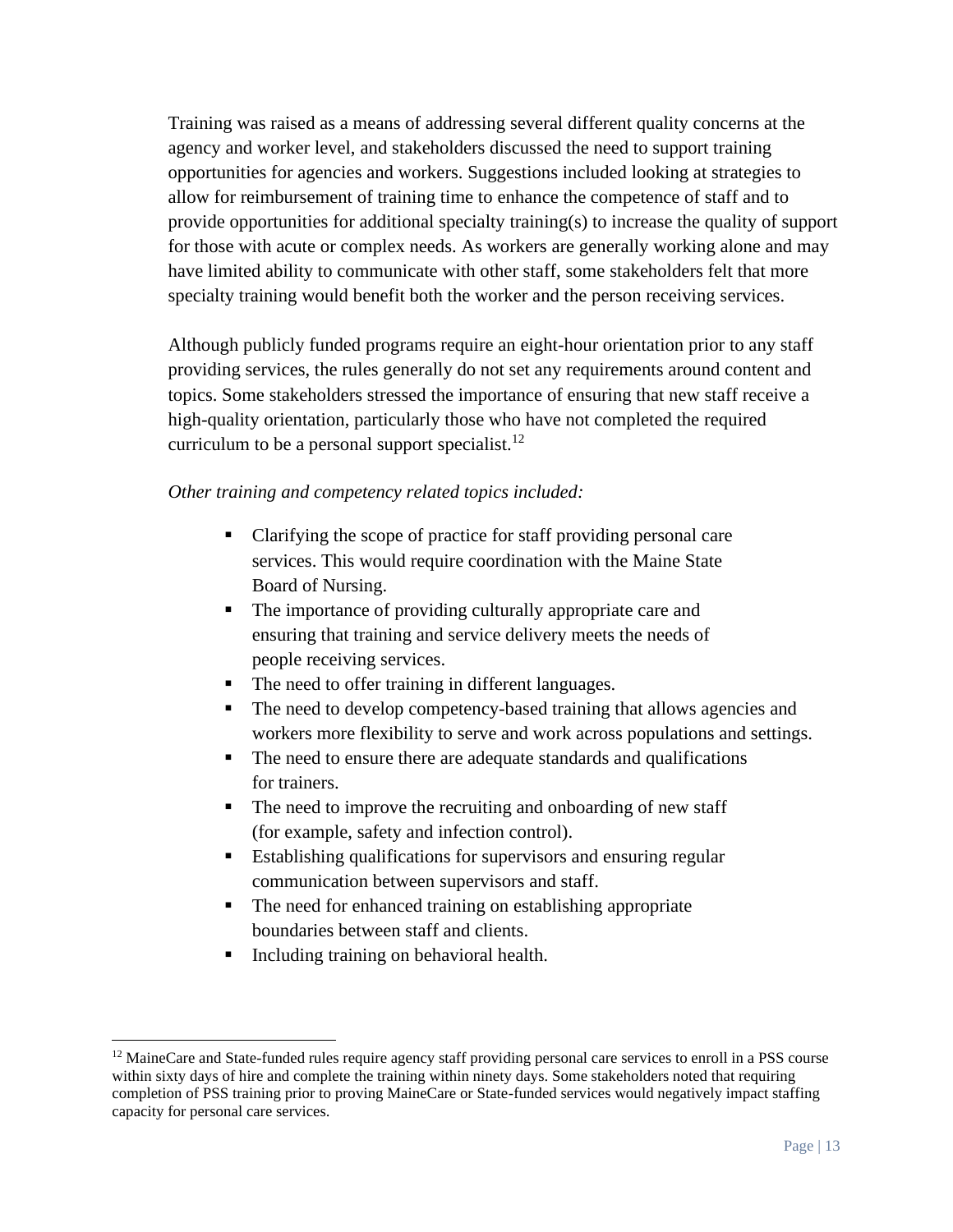■ Consider setting minimum training and competency requirements for agencies and direct care workers serving private pay individuals.

#### o **Strengthening the administrative process for establishing a personal care agency**

The current registration requires an individual to pay a fee of twenty-five dollars and complete an application. It was recommended that these minimal standards be strengthened to help ensure that individuals responsible for an agency understand what is required to provide personal care services and have general business experience and capacity necessary to operate a business. Several stakeholders suggested that owners and operators of personal care agencies would benefit from training or guidance on how to operate a business and the responsibilities for providing personal care services, including all legal requirements. For those enrolling as MaineCare providers, it was recommended that the Department require them to be trained on all program rules and regulations relevant to personal care providers.

#### *Related issues included:*

- Agencies that typically run "paycheck to paycheck," meaning that they do not have sufficient financial stability or reserves to timely pay workers should the provider encounter issues with submitting and correcting its Medicaid claims or have other delays in their payment.
- Lack of bonding or liability insurance in case of adverse events impacting operations.
- The need for clear standards regarding the safeguarding of client records.

#### o **Clarifying and strengthening the Department's investigative and enforcement authority over quality issues and complaints**

The current ability of the Department to investigate complaints is driven primarily by the type of complaint and the funding source for that service. Different DHHS offices may have different levels of authority based on these factors which can create barriers to identification of systemic issues. Complaints received by DLC, with the exception of the requirements of statute and rule (e.g., unregistered agencies or failure to complete a comprehensive background check), are generally referred to APS, MaineCare, the Office of the Attorney General, or law enforcement. Generally, there are limitations to the Department's authority to create a corrective action plan for agencies who are the subject of significant or multiple complaints. It was also noted that although an agency may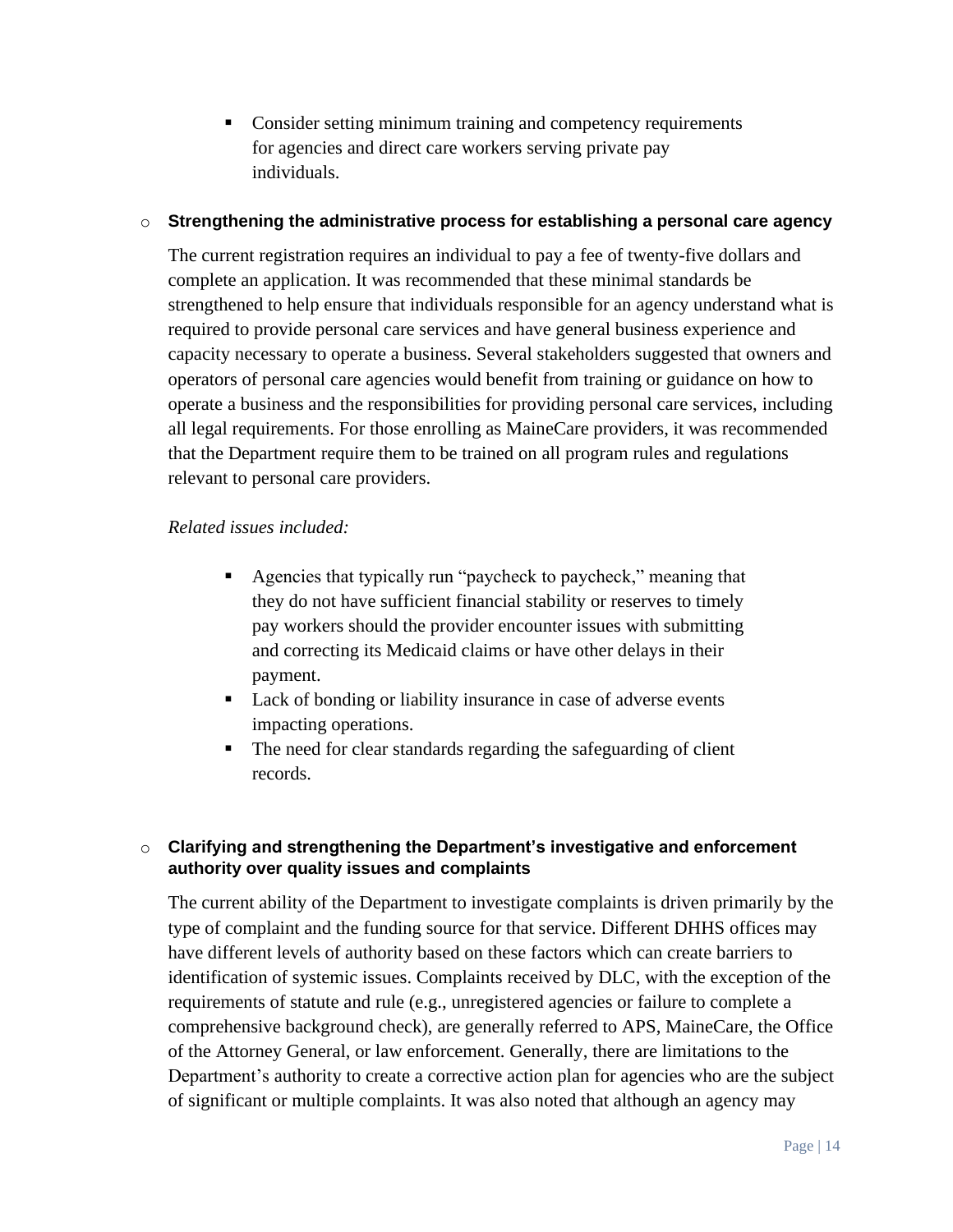terminate a worker based on a complaint, the absence of an external investigation may result in that same worker being hired at another agency. Several stakeholders noted that during the time it takes to complete an investigation, the person may continue to work, sometimes in a different agency potentially placing members at a healthy and safety risk.

#### *Related issues included:*

- No clear place to report quality of care complaints that do not rise to the level of reporting to APS or law enforcement.
- Lack of authority on the part of the Department to investigate and follow through on complaints.
- Clarifying which types of complaints go where; for example, a report can be reported by a program participant or their family, a direct care worker, or the agency itself, which can make reporting channels confusing.
- **Ensuring that all providers understand their obligations as mandated** reporters to APS for allegations of suspected abuse, neglect or exploitation.

One suggestion was to create standards requiring agencies to have policies and procedures in place for complaint resolution as part of the administrative requirements for operating an agency. It was also suggested that the Department consider creating a centralized reporting depository of complaints across offices that would allow for a comprehensive view of provider complaints and/or facilitate identification of systemic quality issues across agencies that would indicate a need for additional training or quality improvement.

### o **Improving compliance with required background checks and training requirements**

Maine law and statute requires that personal care agencies conduct a criminal background check on any staff with access to the property, personally identifiable information, financial information or resources, or physical access to an individual served by a provider. MaineCare and State-funded LTSS regulations also require criminal background and registry checks as part of provider qualifications. In certain cases, staff may be prohibited from employment. Monitoring of this requirement is primarily through program integrity or audit activities which are based on a sample of the overall number of agencies reimbursed through publicly funded programs. Some stakeholders noted that there is no apparent oversight of this requirement for agencies not enrolled in MaineCare (i.e., private pay).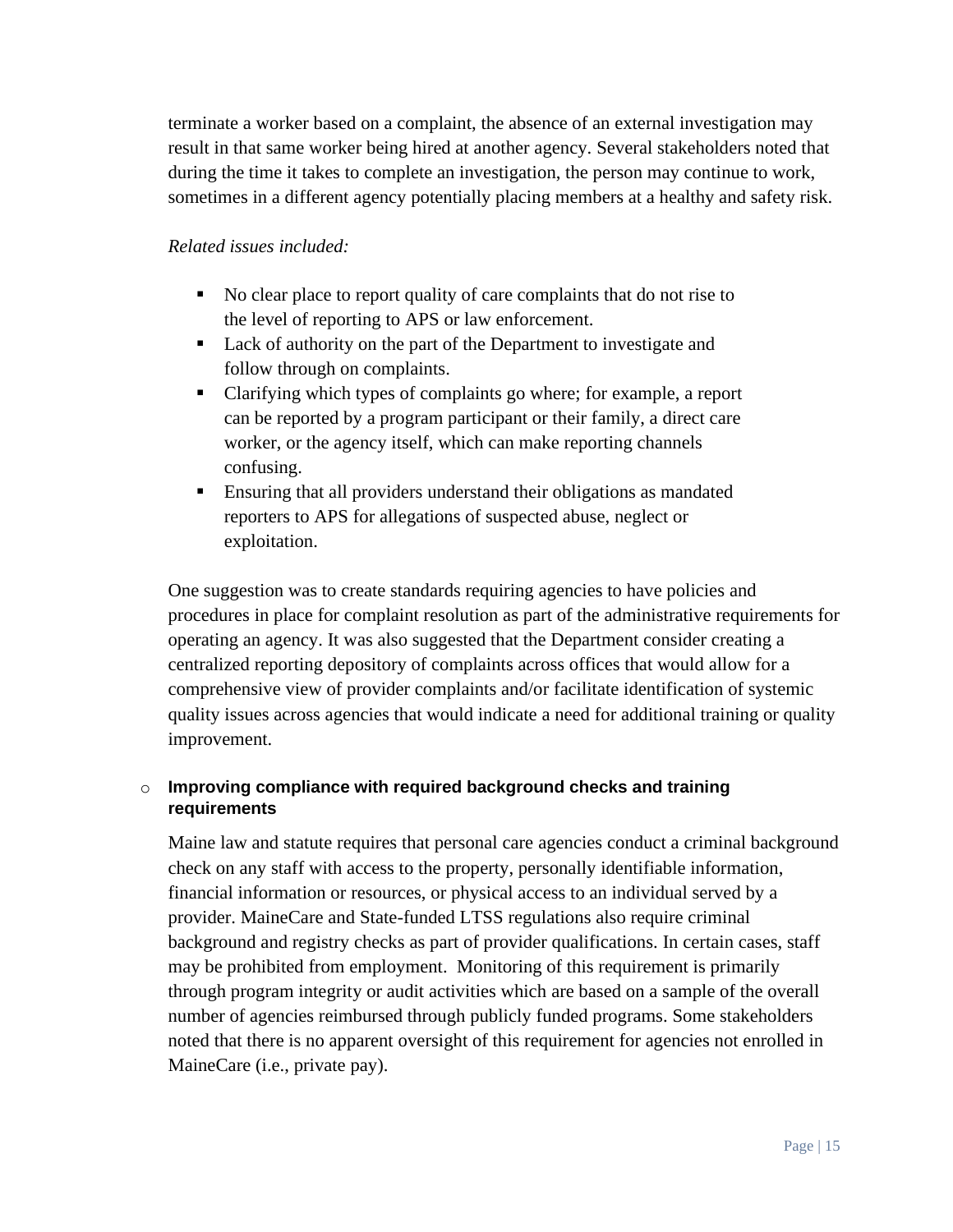#### o **Improving information for the public to help choose a personal care agency**

While OMS and OADS monitor provider performance for compliance with program regulations, findings are not available to the public and may not be directly relevant to factors that are important to a person trying to choose an agency. MaineCare providers are also only a subset of all registered providers.

Some stakeholders suggested that the Department consider the development of meaningful quality measures or quality rating system that could be reported to the public that could assist people in making informed decisions in selecting an agency. Suggestions included looking at the number and types of complaints as a percentage of the clients served and/or units billed; the number of substantiated complaints for abuse, neglect, or exploitation involving staff; and other characteristics of the agency such as length of time in operation and number of staff. Quality of experience measures, such as reliability of service delivery, should be included in any rating system.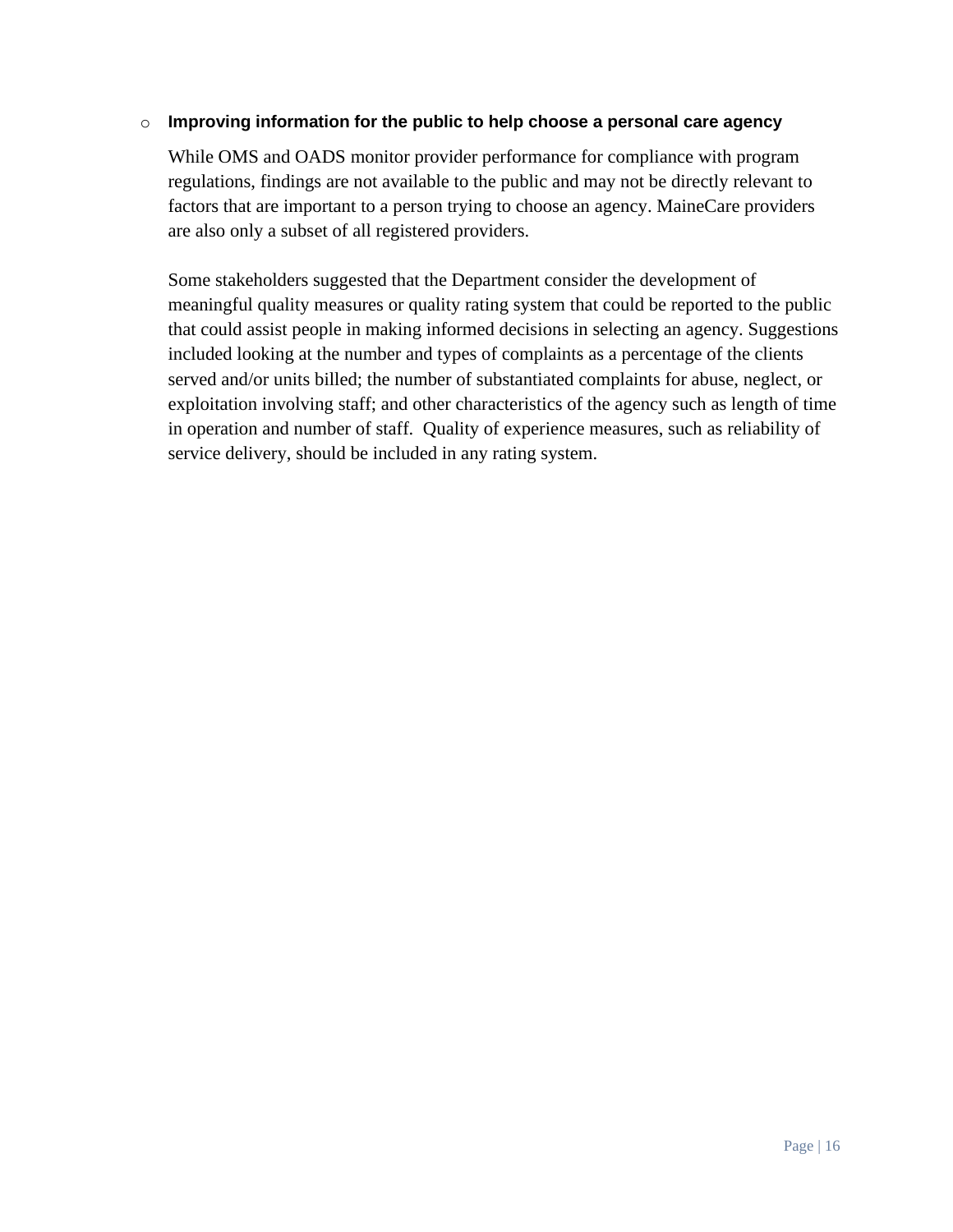## <span id="page-17-0"></span>**Next Steps**

This report summarizes the current regulatory requirements governing personal care agencies and identifies opportunities to improve quality of service delivery and beneficiary experience moving forward. To ensure that the benefits of any new requirements result in meaningful quality improvements without adding administrative burdens that unnecessarily restrict the supply of personal care services, the Department recommends that further analysis is needed with continuing input from stakeholders.

Preliminary findings indicate general agreement that stronger oversight authority is warranted, but additional analysis and engagement is required regarding specific strategies. For example, several options are available for strengthening the current administrative standards for establishing and operating an agency, ranging from including additional requirements to the current registration process to moving to a licensing standard.<sup>13</sup> Licensing allows for greater authority, including the ability to establish a probationary period of performance and to take regulatory action on the license, including fines and sanctions.<sup>14</sup> Requiring licensure, however, is a significant statutory change that would likely add costs and administrative burdens to both the providers and the Department and merits further evaluation and on-going stakeholder input about the potential impact of such a change. It is important to understand how this, or any other potential changes, would impact those receiving and providing services.

It is also important to coordinate this work with several other initiatives that are on-going impacting these providers and the direct care workforce. These include but are not limited to the following examples:

- Leveraging EVV data and processes to support program quality monitoring efforts including areas related to fiscal and program integrity.
- Improving training and certification pathways for personal support specialists with a common goal of ensuring that adequate standards and rules are in place to support providers and direct care staff and to protect the health and well-being of service recipients to increase portability and advancement of Maine's direct care workforce.
- Expanding the pool of available direct care workers and strengthening retention strategies such as providing recruitment bonuses to frontline workers and supervisors in home and community-based services.

For these reasons, the Department believes it is premature to make specific statutory recommendations at this time but intends to continue to engage stakeholders in 2022, with more

<sup>&</sup>lt;sup>13</sup> In the absence of national standards, administrative requirements for personal care agencies vary widely among states, with a lack of uniformity in their requirements and standards.

<sup>&</sup>lt;sup>14</sup> See, e.g., Title 5 MRS, Subchapter 5.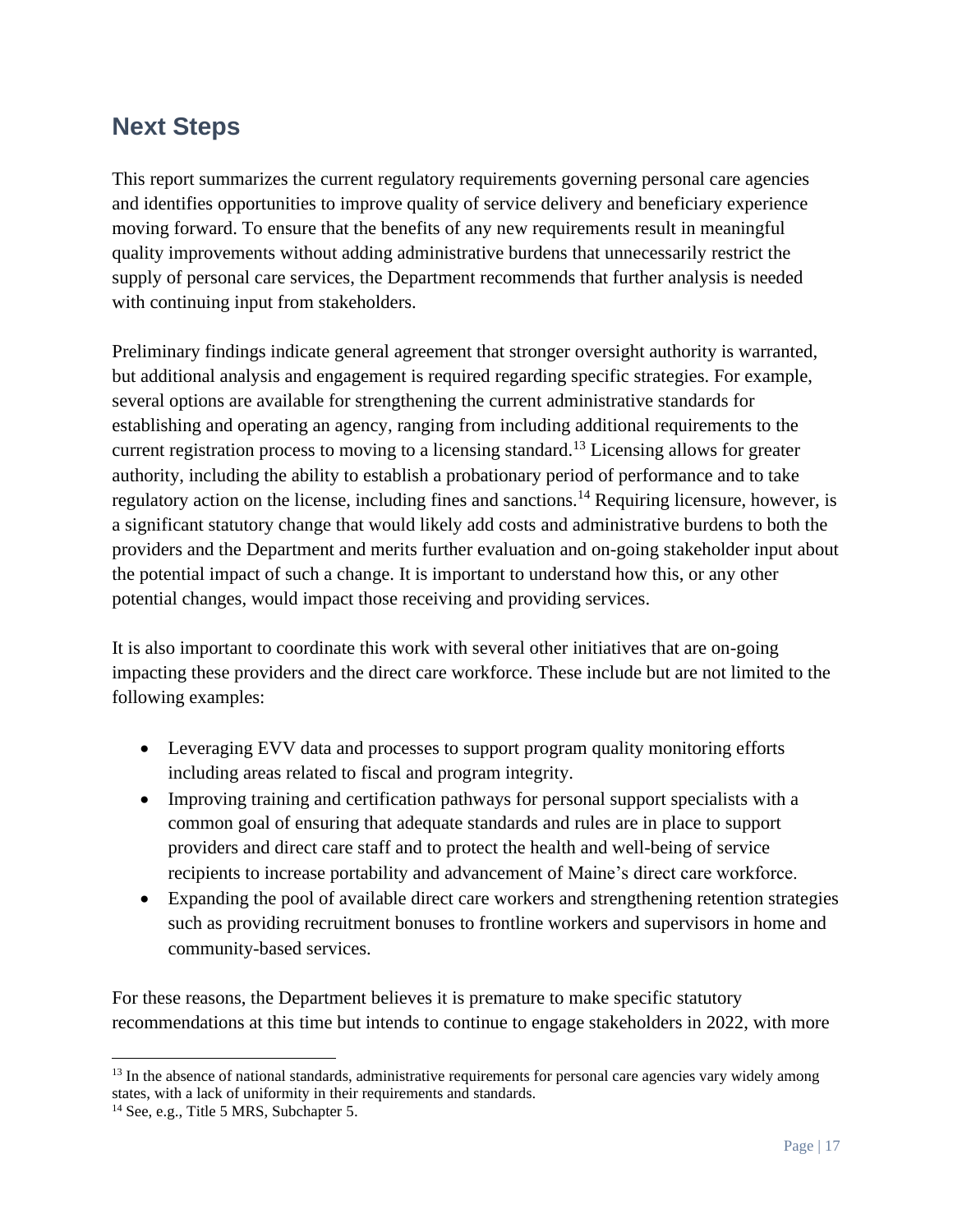targeted outreach efforts to ensure that the voices of program participants are heard. The Department anticipates offering a statutory and budgetary proposal to strengthen home care oversight to the 131<sup>st</sup> Legislature.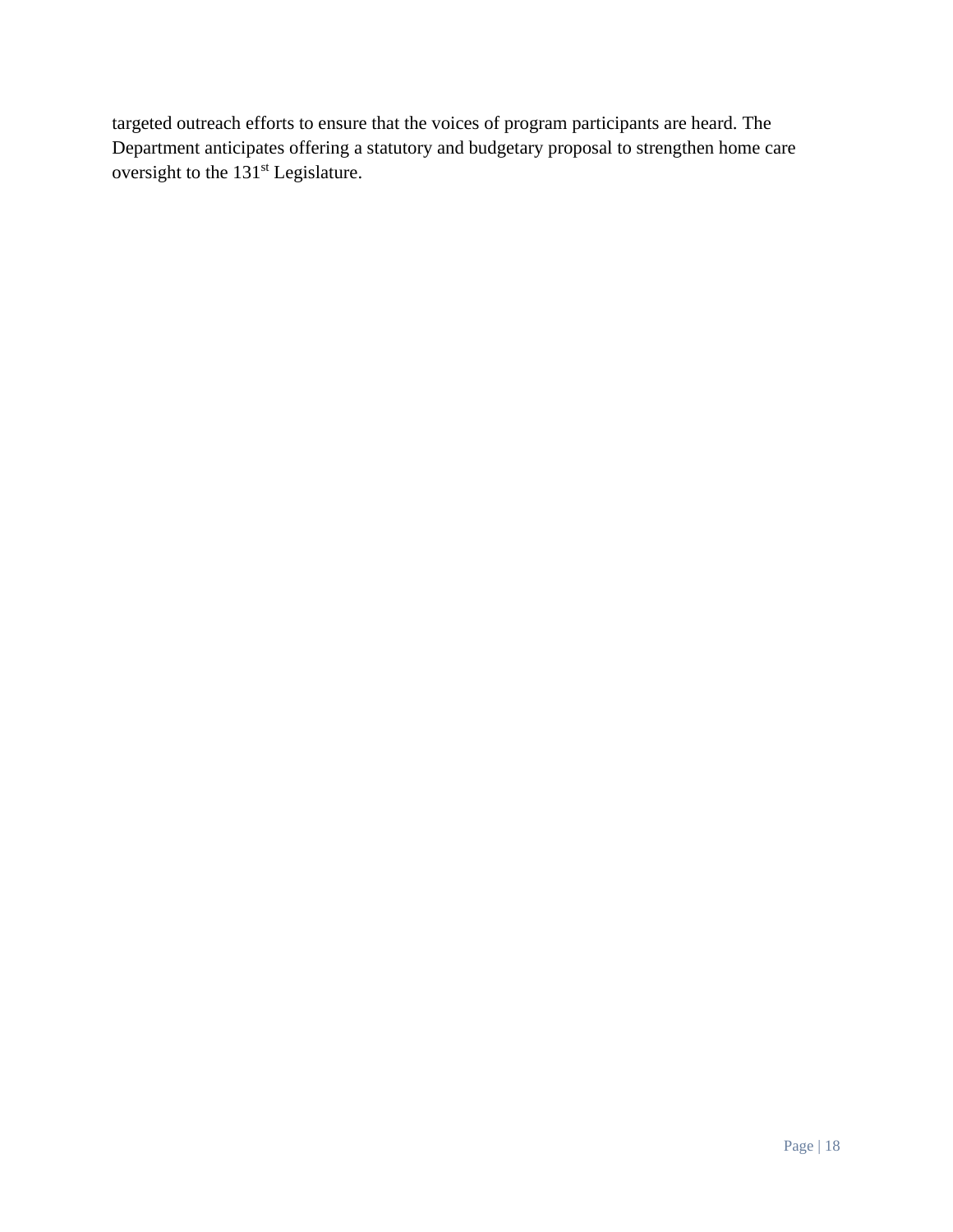## <span id="page-19-0"></span>**Appendix I: 22 MRSA §1717.**

# **Registration of personal care agencies and placement agencies**

#### **§1717. Registration of personal care agencies and placement agencies**

**1. Definitions.** As used in this section, unless the context otherwise indicates, the following terms have the following meanings.

A. "Activities of daily living" means tasks that are routinely performed by an individual to maintain bodily function, including, but not limited to, mobility; transfers in position among sitting, standing and prone positions; dressing; eating; toileting; bathing; and personal hygiene assistance. [PL 1997, c. 716, §1 (NEW).]

A-1. "Direct access" means access to the property, personally identifiable information, financial information or resources of an individual or physical access to an individual who is a Medicare or Medicaid beneficiary or other individual served by a provider subject to this chapter. [PL 2015, c. 196, §1 (NEW); PL 2015, c. 299, §1 (NEW).] A-2. "Direct access personnel" means individuals employed in positions that have direct access. [PL 2015, c. 196, §1 (NEW); PL 2015, c. 299, §1 (NEW).]

A-3. "Direct care worker" means an individual who by virtue of employment generally provides to individuals direct contact assistance with personal care or activities of daily living or has direct access to provide care and services to clients, patients or residents regardless of setting. "Direct care worker" does not include a certified nursing assistant employed in that person's capacity as a certified nursing assistant. [PL 2015, c. 196, §1 (NEW); PL 2015, c. 299, §1 (NEW).]

B. "Hires and employs" means recruits, selects, trains, declares competent, schedules, directs, defines the scope of the positions of, supervises or terminates individuals who provide personal care. [PL 1997, c. 716, §1 (NEW).]

B-1. "Home care services" means assistance with activities of daily living and related tasks. [PL 2007, c. 324, §2 (NEW).]

C. "Personal care agency" means a business entity or subsidiary of a business entity that is not otherwise licensed by the Division of Licensing and Regulatory Services and that hires and employs direct access personnel or individuals who work in direct contact with clients, patients or residents to provide assistance with activities of daily living and related tasks to individuals in the places in which they reside, either permanently or temporarily. An individual who hires and employs direct access personnel or individuals who work in direct contact with clients, patients or residents to provide care for that individual is not a personal care agency, except when permitted by rule of the department. [PL 2015, c. 196, §2 (AMD); PL 2015, c. 299, §2 (AMD).]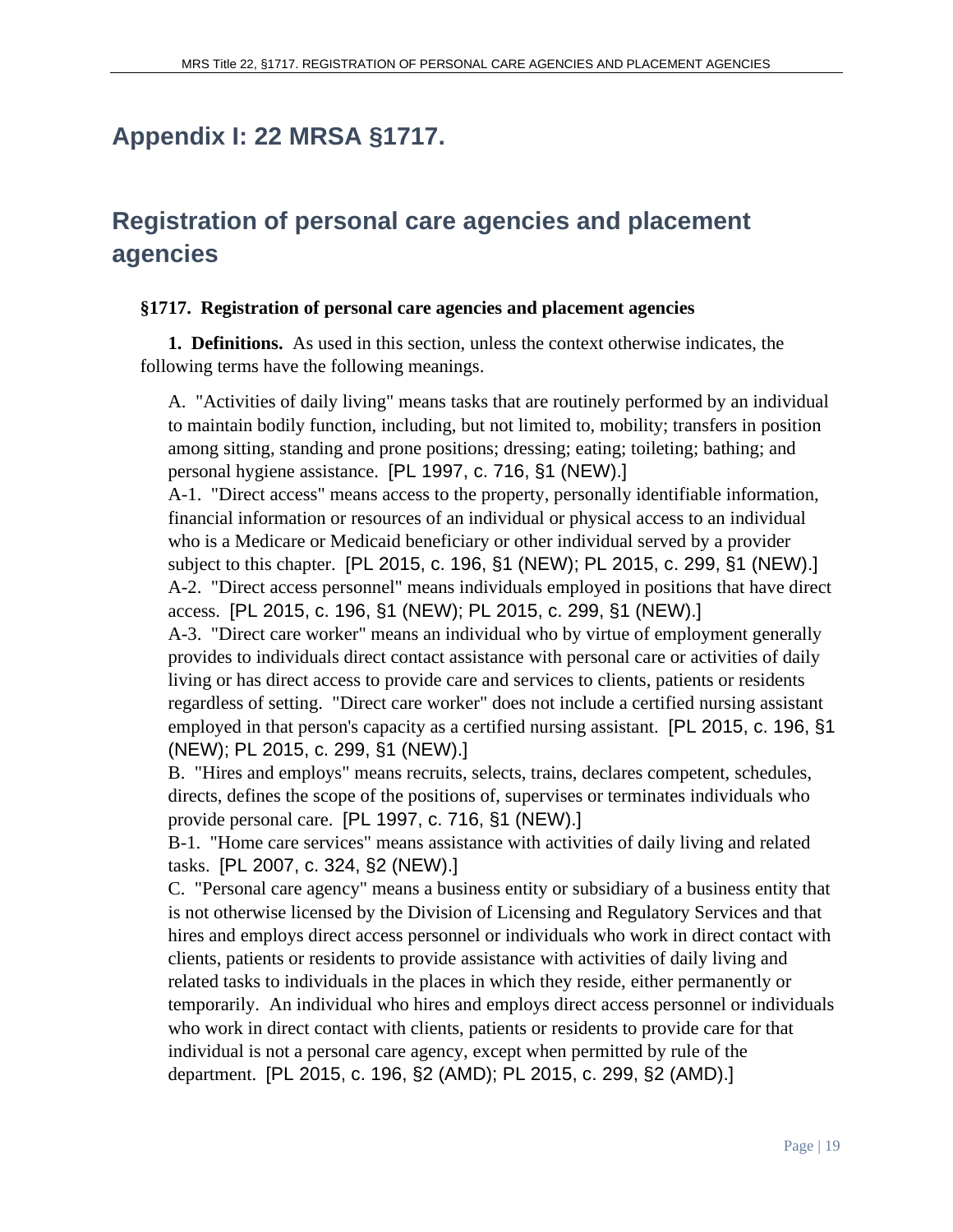C-1. "Placement agency" means any person or entity engaged for gain or profit in the business of securing or attempting to secure home care services work for an individual or of securing or attempting to secure a home care services worker for a consumer. "Placement agency" includes, but is not limited to, employment agencies, nurse registries and any other entity that places a home care services worker for hire by a consumer in that consumer's temporary or permanent residence for purposes of providing home care services. [PL 2007, c. 324, §2 (NEW).]

D. [PL 2015, c. 196, §3 (RP); PL 2015, c. 299, §3 (RP).] [PL 2015, c. 196, §§1-3 (AMD); PL 2015, c. 299, §§1-3 (AMD).]

**2. Registration of personal care agencies and placement agencies.** Beginning August 1, 1998, a personal care agency not otherwise licensed by the department shall register with the department. Beginning January 1, 2008, a placement agency not otherwise licensed by the department shall register with the department. The department shall adopt rules establishing the annual registration fee, which must be between \$25 and \$250. Rules adopted pursuant to this subsection are routine technical rules as defined in Title 5, chapter 375, subchapter 2‑A.

[PL 2015, c. 494, Pt. A, §15 (RPR).]

**3. Prohibited employment based on disqualifying offenses.** A personal care agency or a placement agency shall conduct a comprehensive background check for direct access personnel in accordance with state law and rules adopted by the department and is subject to the employment restrictions set out in section 1812‑G and other applicable federal and state laws when hiring, employing or placing direct access personnel, including, but not limited to, a certified nursing assistant or a direct care worker.

A. [PL 2015, c. 196, §5 (RP); PL 2015, c. 299, §5 (RP).]

B. [PL 2015, c. 196, §5 (RP); PL 2015, c. 299, §5 (RP).]

C. [PL 2015, c. 196, §5 (RP); PL 2015, c. 299, §5 (RP).]

[PL 2015, c. 196, §5 (AMD); PL 2015, c. 299, §5 (RPR).]

**3-A. Verification of listing on the registry.** Prior to hiring a certified nursing assistant or a direct care worker, a personal care agency or a placement agency shall check the Maine Registry of Certified Nursing Assistants and Direct Care Workers established pursuant to section 1812‑G and verify that a certified nursing assistant or direct care worker listed on the registry has no disqualifying notations.

The department may adopt rules necessary to implement this subsection. Rules adopted pursuant to this subsection are routine technical rules as defined in Title 5, chapter 375, subchapter 2-A.

[PL 2015, c. 196, §6 (NEW); PL 2015, c. 299, §6 (NEW).]

**4. Penalties.** The following penalties apply to violations of this section.

A. A person who operates a personal care agency or placement agency without registering with the department as required by subsection 2 commits a civil violation for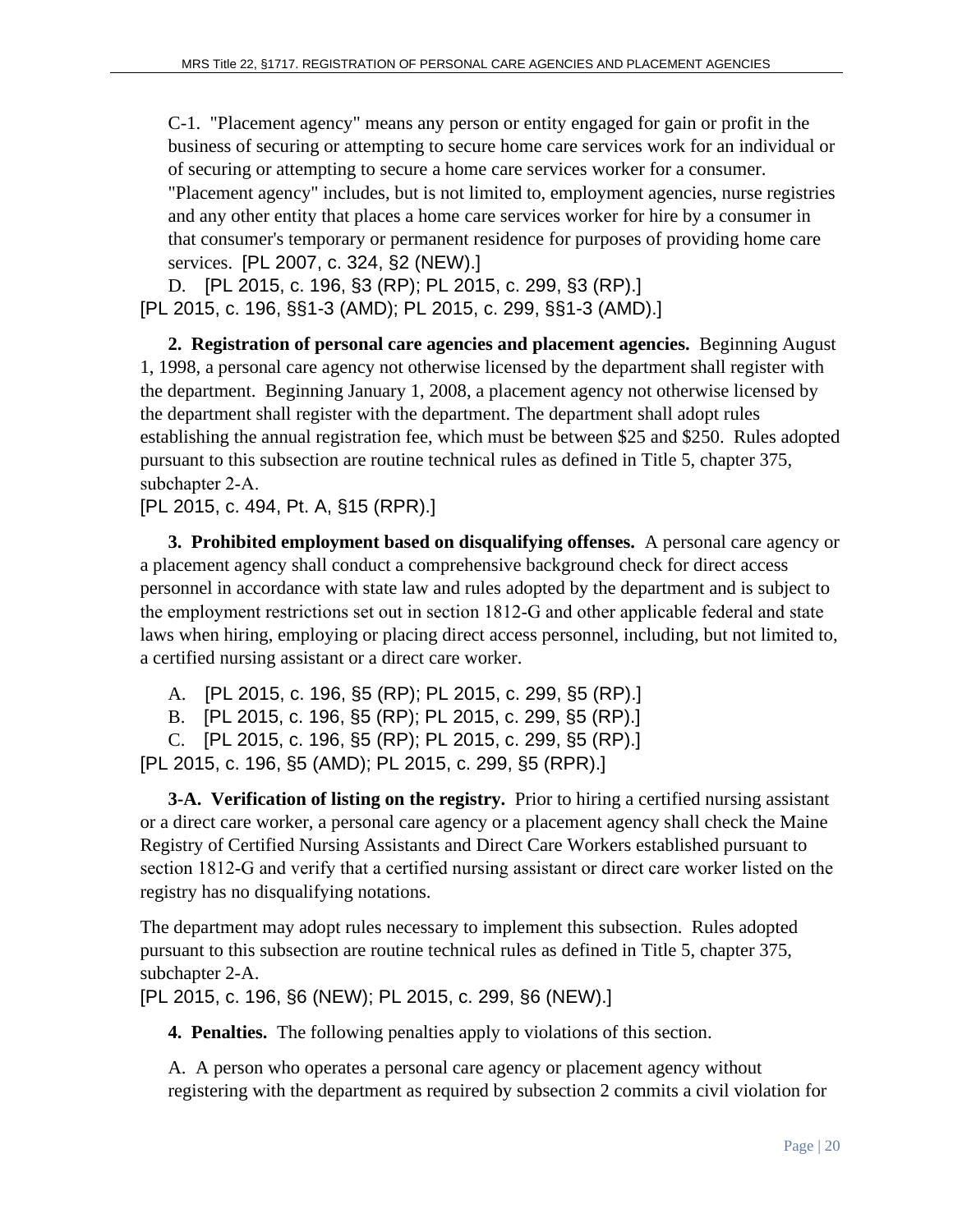which a fine of not less than \$500 per day of operation but not more than \$10,000 may be adjudged. Each day of violation constitutes a separate offense. [PL 2007, c. 324, §2 (AMD).]

B. A person who operates a personal care agency or placement agency in violation of the employment prohibitions in subsection 3 or 3-A commits a civil violation for which a fine of not less than \$500 per day of operation in violation but not more than \$10,000 per day may be adjudged, beginning on the first day that a violation occurs. Each day of violation constitutes a separate offense. [PL 2015, c. 196, §7 (AMD); PL 2015, c. 299, §7 (AMD).]

[PL 2015, c. 196, §7 (AMD); PL 2015, c. 299, §7 (AMD).]

**5. Injunctive relief.** Notwithstanding any other remedies provided by law, the Office of the Attorney General may seek an injunction to require compliance with the provisions of this section.

[PL 2007, c. 324, §2 (NEW).]

**6. Enforcement.** The Office of the Attorney General may file a complaint with the District Court seeking civil penalties or injunctive relief or both for violations of this section. [PL 2007, c. 324, §2 (NEW).]

**7. Jurisdiction.** The District Court has jurisdiction pursuant to Title 4, section 152 for violations of this section.

[PL 2007, c. 324, §2 (NEW).]

**8. Burden of proof.** The burden is on the department to prove, by a preponderance of the evidence, that the alleged violations of this section occurred. [PL 2007, c. 324, §2 (NEW).]

**9. Right of entry.** This subsection governs the department's right of entry.

A. An application for registration of a personal care agency or placement agency constitutes permission for entry and inspection to verify compliance with applicable laws and rules. [PL 2007, c. 324, §2 (NEW).]

B. The department has the right to enter and inspect the premises of a personal care agency or placement agency registered by the department at a reasonable time and, upon demand, has the right to inspect and copy any books, accounts, papers, records and other documents in order to determine the state of compliance with applicable laws and rules. [PL 2007, c. 324, §2 (NEW).]

C. To inspect a personal care agency or placement agency that the department knows or believes is being operated without being registered, the department may enter only with the permission of the owner or person in charge or with an administrative inspection warrant issued pursuant to the Maine Rules of Civil Procedure, Rule 80E by the District Court authorizing entry and inspection. [PL 2007, c. 324, §2 (NEW).]

[PL 2007, c. 324, §2 (NEW).]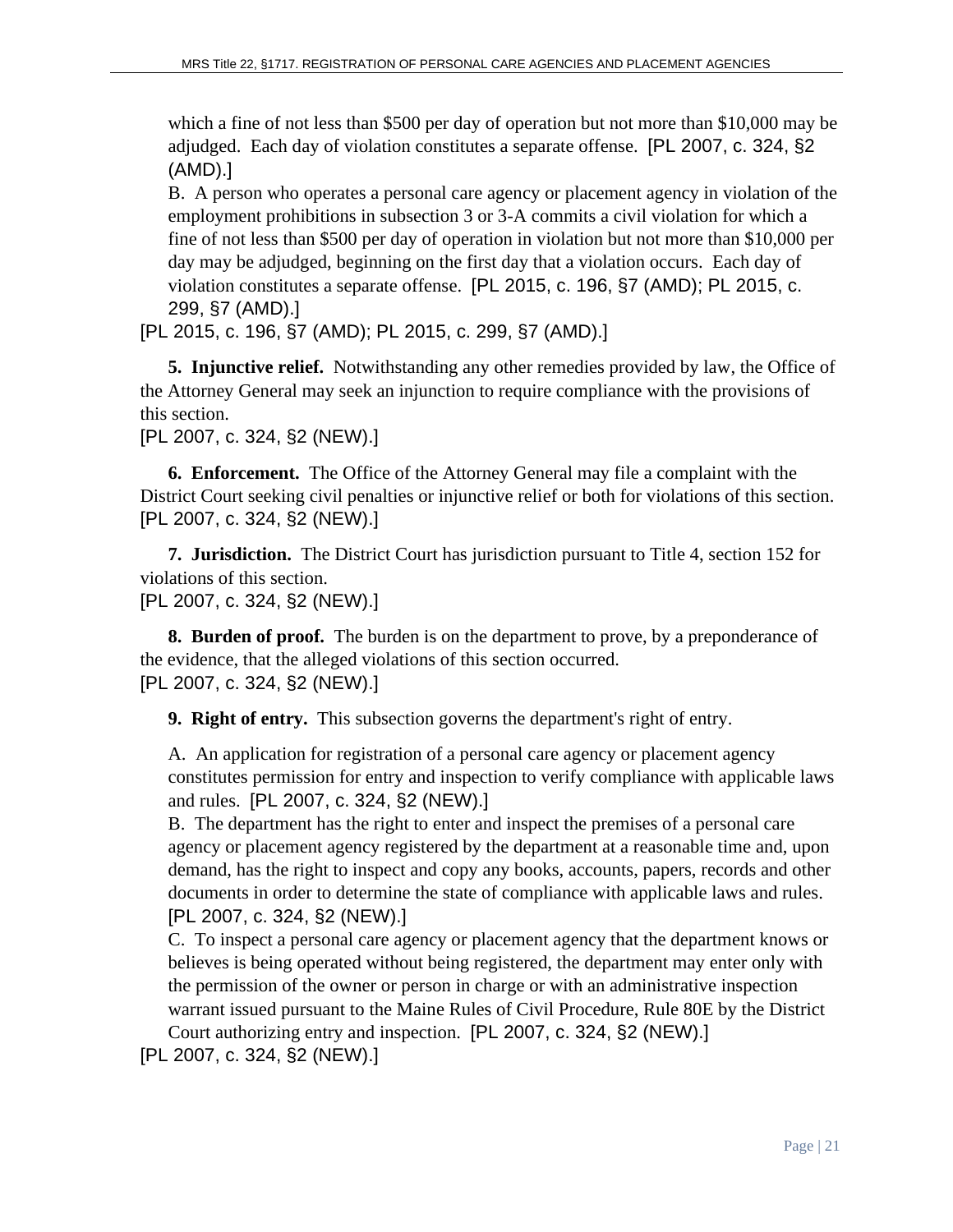**10. Administrative inspection warrant.** The department and a duly designated officer or employee of the department have the right to enter upon and into the premises of an unregistered personal care agency or placement agency with an administrative inspection warrant issued pursuant to the Maine Rules of Civil Procedure, Rule 80E by the District Court at a reasonable time and, upon demand, have the right to inspect and copy any books, accounts, papers, records and other documents in order to determine the state of compliance with this section. The right of entry and inspection may extend to any premises and documents of a person, firm, partnership, association, corporation or other entity that the department has reason to believe is operating without being registered. [PL 2007, c. 324, §2 (NEW).]

**11. Noninterference.** An owner or operator of an unregistered personal care agency or placement agency may not interfere with, impede or obstruct an investigation by the department, including but not limited to interviewing persons receiving services or persons with knowledge of the agency.

[PL 2007, c. 324, §2 (NEW).]

**12. Violation of injunction.** A person, firm, partnership, association, corporation or other entity that violates the terms of an injunction issued under this section shall pay to the State a fine of not less than \$500 nor more than \$10,000 for each violation. Each day of violation constitutes a separate offense. In any action brought by the Office of the Attorney General against a person, firm, partnership, association, corporation or other entity for violating the terms of an injunction under this section, the District Court may make the necessary orders or judgments regarding violation of the terms of the injunction.

In an action under this section, when a permanent injunction has been issued, the District Court may order the person, firm, partnership, association, corporation or other entity against which the permanent injunction is issued to pay to the General Fund the costs of the investigation of that person, firm, partnership, association, corporation or other entity by the Office of the Attorney General and the costs of suit, including attorney's fees. [PL 2007, c. 324, §2 (NEW).]

**13. Suspension or revocation of registration.** A personal care agency or placement agency found to be in violation of this section may have its registration to operate as a personal care agency or placement agency suspended or revoked. The department may file a complaint with the District Court requesting suspension or revocation of a registration to operate a personal care agency or placement agency. [PL 2007, c. 324, §2 (NEW).]

**14. Rules.** The department may adopt rules to implement this section. Rules adopted pursuant to this subsection are routine technical rules as defined in Title 5, chapter 375, subchapter 2-A.

[PL 2007, c. 324, §2 (NEW).]

SECTION HISTORY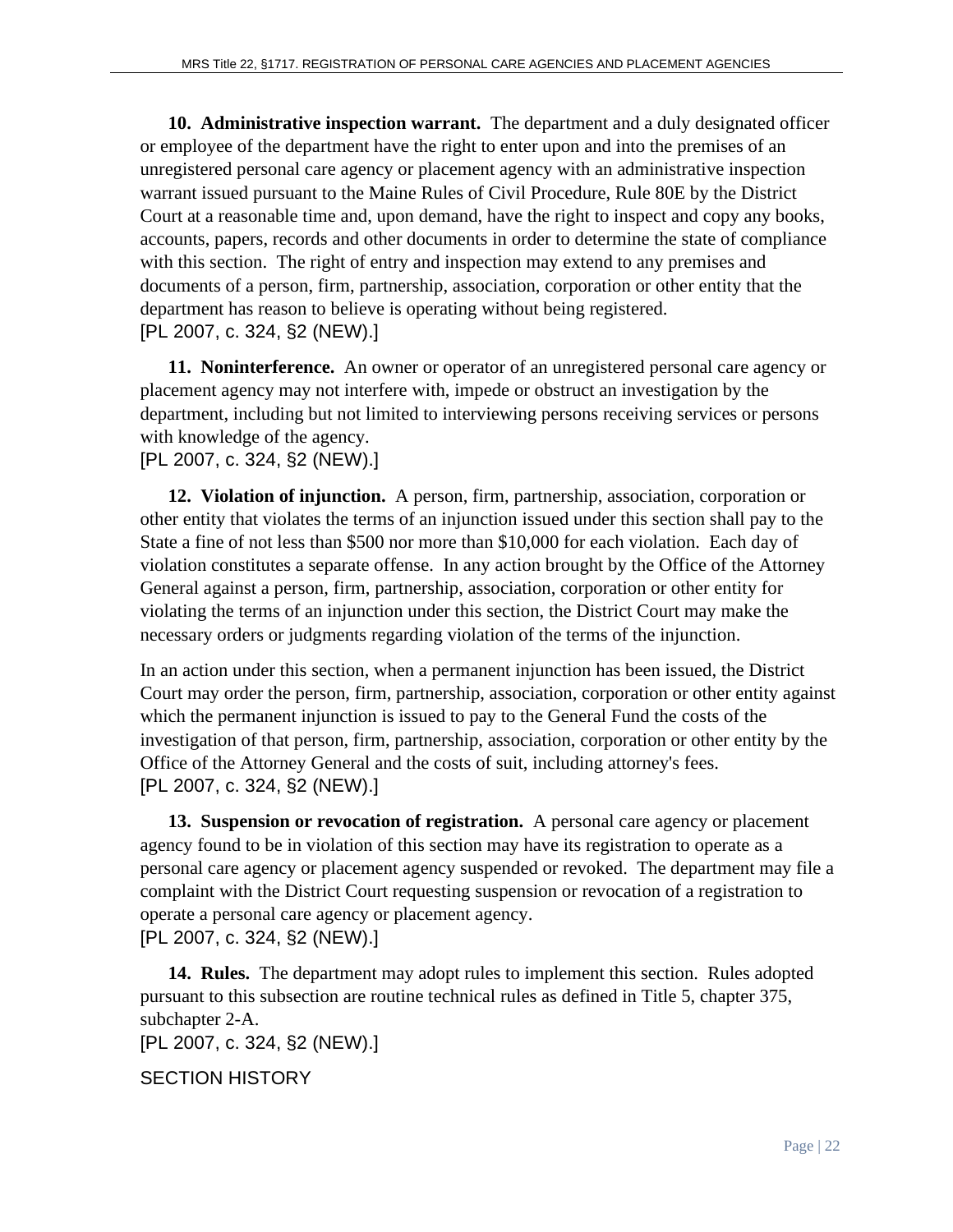### PL 1997, c. 716, §1 (NEW). PL 2003, c. 634, §§1,2 (AMD). PL 2003, c. 673, §NN1 (AMD). PL 2007, c. 324, §2 (AMD). PL 2011, c. 257, §1 (AMD). PL 2015, c. 196, §§1-7 (AMD). PL 2015, c. 299, §§1-7 (AMD). PL 2015, c. 494, Pt. A, §15 (AMD).

The State of Maine claims a copyright in its codified statutes. If you intend to republish this material, we require that you include the following disclaimer in your publication:

*All copyrights and other rights to statutory text are reserved by the State of Maine. The text included in this publication reflects changes made through the First Special Session of the 130th Maine Legislature and is current through October 31, 2021. The text is subject to change without notice. It is a version that has not been officially certified by the Secretary of State. Refer to the Maine Revised Statutes Annotated and supplements for certified text.*

The Office of the Revisor of Statutes also requests that you send us one copy of any statutory publication you may produce. Our goal is not to restrict publishing activity, but to keep track of who is publishing what, to identify any needless duplication and to preserve the State's copyright rights.

PLEASE NOTE: The Revisor's Office cannot perform research for or provide legal advice or interpretation of Maine law to the public. If you need legal assistance, please contact a qualified attorney.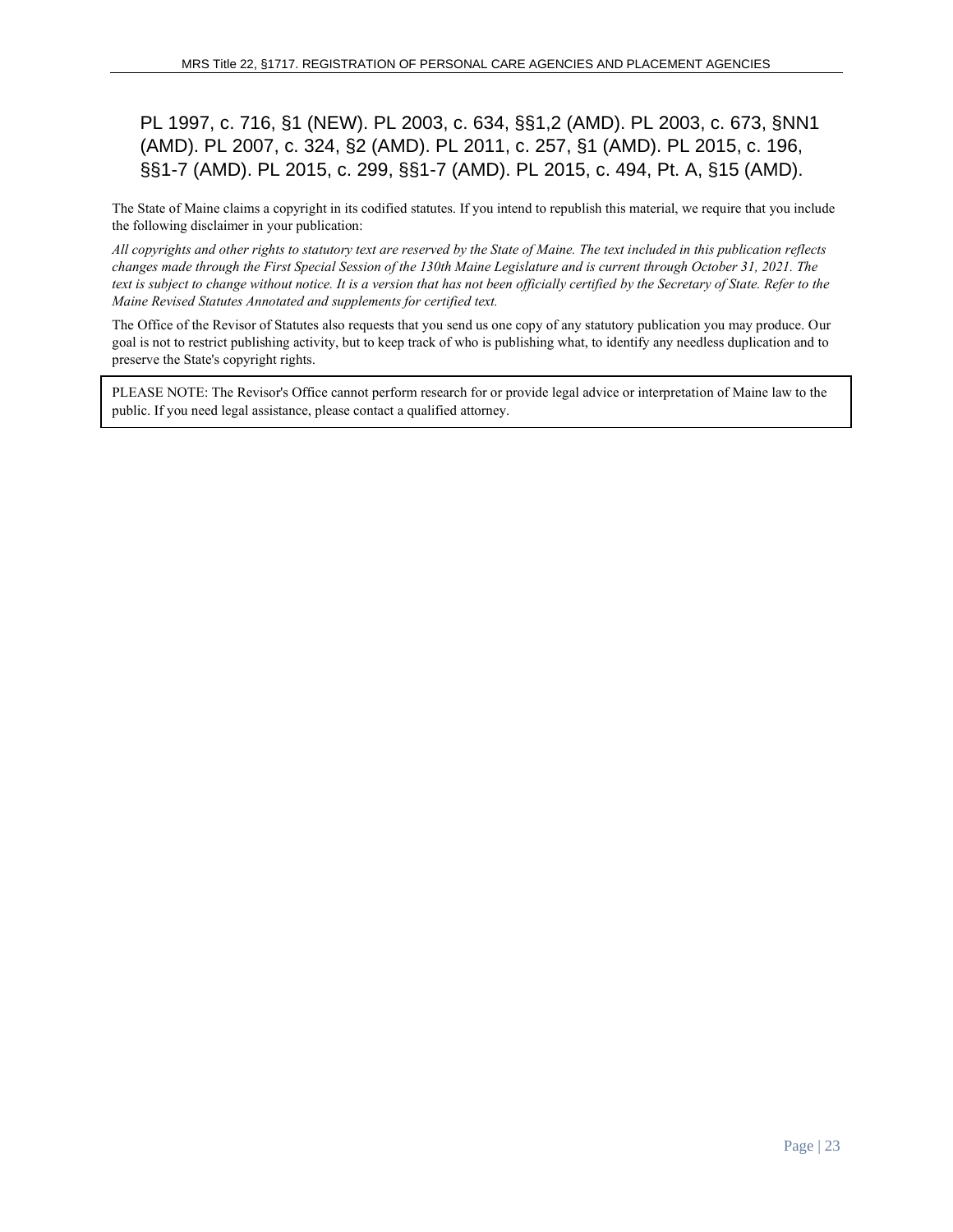# <span id="page-24-0"></span>**Appendix II: Stakeholder Meetings to Date**

# **A. Stakeholder Meeting, December 3, 2021 Attendees: Name/Organization**

| <b>Chris Beaulieu</b>      | Aroostook Area Agency on Aging                        |
|----------------------------|-------------------------------------------------------|
| Leo Delicata               | Legal Services for the Elderly                        |
| <b>Derek Fales</b>         | Maine DHHS Office of Aging and Disability Services    |
| <b>Brenda Gallant</b>      | Maine Long-term Care Ombudsman Program                |
| Gregg Golin                | Care Lync                                             |
| <b>Betsy Grass</b>         | Alpha One                                             |
| Jenn Griffin               | Eldercare Manager Agency on Aging                     |
| Val Hooper                 | Maine DHHS Office of MaineCare Program Integrity Unit |
| Jillian Jolicoeur          | <b>Assistance Plus</b>                                |
| Jeff Johnson               | <b>Bridges Home Services</b>                          |
| Jonathan Leach             | Maine DHHS Division of Licensing and Certification    |
| <b>Thomas Leet</b>         | <b>Maine DHHS Office of MaineCare Services</b>        |
| William Logan              | <b>Maine DHHS Office of MaineCare Services</b>        |
| Pam Marshall.              | Maine Long-Term Care Ombudsman Program                |
| Karen Mason                | Maine DHHS Office of Aging and Disability Services    |
| William Montejo            | Maine DHHS Division of Licensing and Certification    |
| Japhet Murenzi             | <b>New Acadia Solutions</b>                           |
| <b>Thomas Newman</b>       | Alpha One                                             |
| A. P.                      | <b>Program Participant</b>                            |
| Nicole Rooney              | Maine DHHS Office of Aging and Disability Services    |
| <b>Betsy Sawyer-Manter</b> | <b>SeniorsPlus</b>                                    |
| <b>Rachel Small</b>        | <b>Bridges Home Services</b>                          |
| <b>Mike Stair</b>          | Care & Comfort                                        |
| <b>Trish Thorsen</b>       | Maine Long Term-Care Ombudsman Program                |
| <b>Alison Williams</b>     | <b>Bridges Home Services</b>                          |

Facilitated by staff at the Muskie School of Public Service, USM